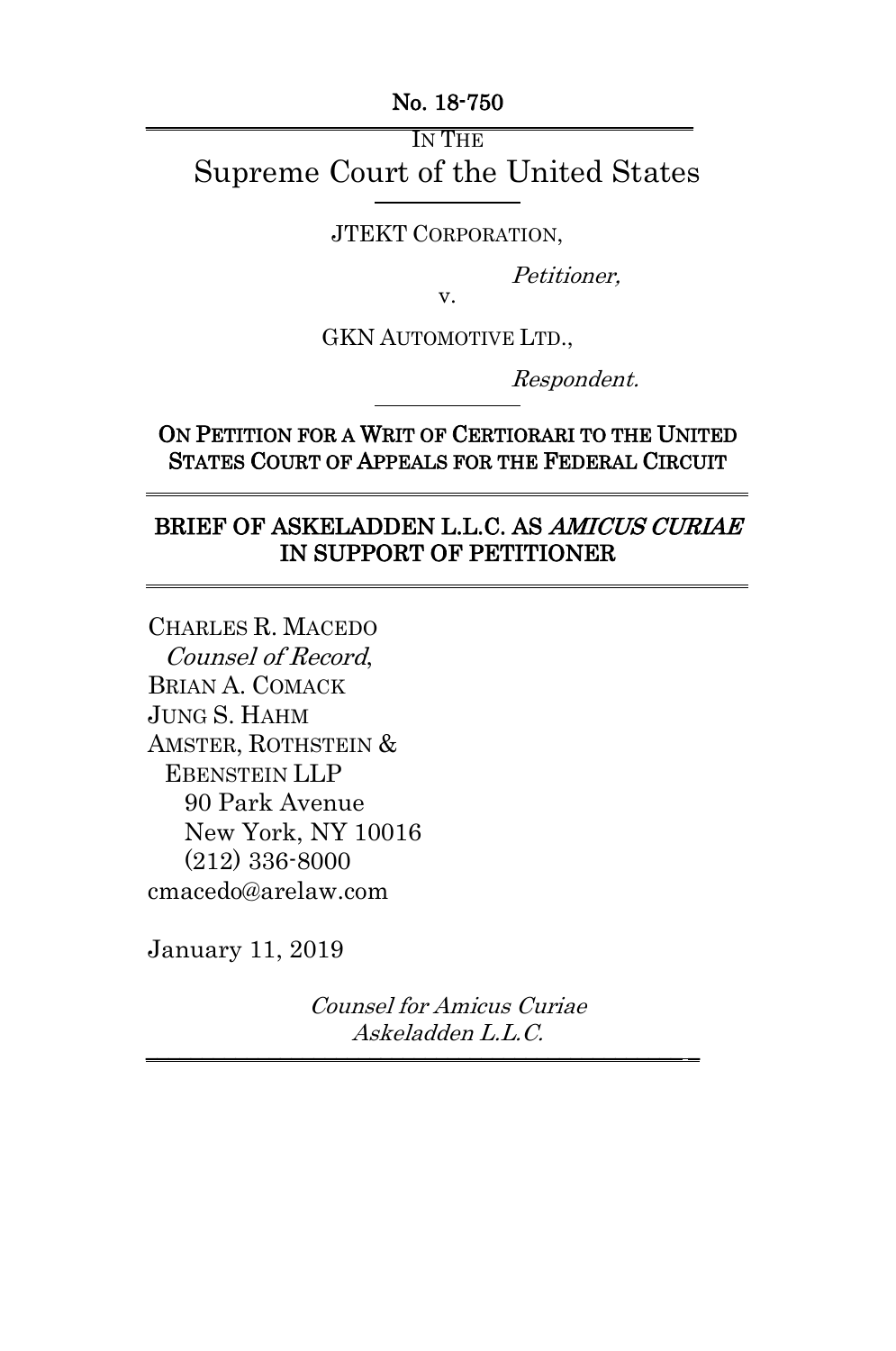#### QUESTION PRESENTED

Can the Federal Circuit refuse to hear an appeal by a petitioner from an adverse final decision in a Patent Office inter partes review on the basis of lack of a patent-inflicted injury in fact when Congress has

(i) statutorily created the right for parties dissatisfied with a final decision of the Patent Office to appeal to the Federal Circuit,

(ii) statutorily created the right to have the Director of the Patent Office cancel patent claims when the petitioner has met its burden to show unpatentability of those claims, and

(iii) statutorily created an estoppel prohibiting the petitioner from again challenging the patent claims?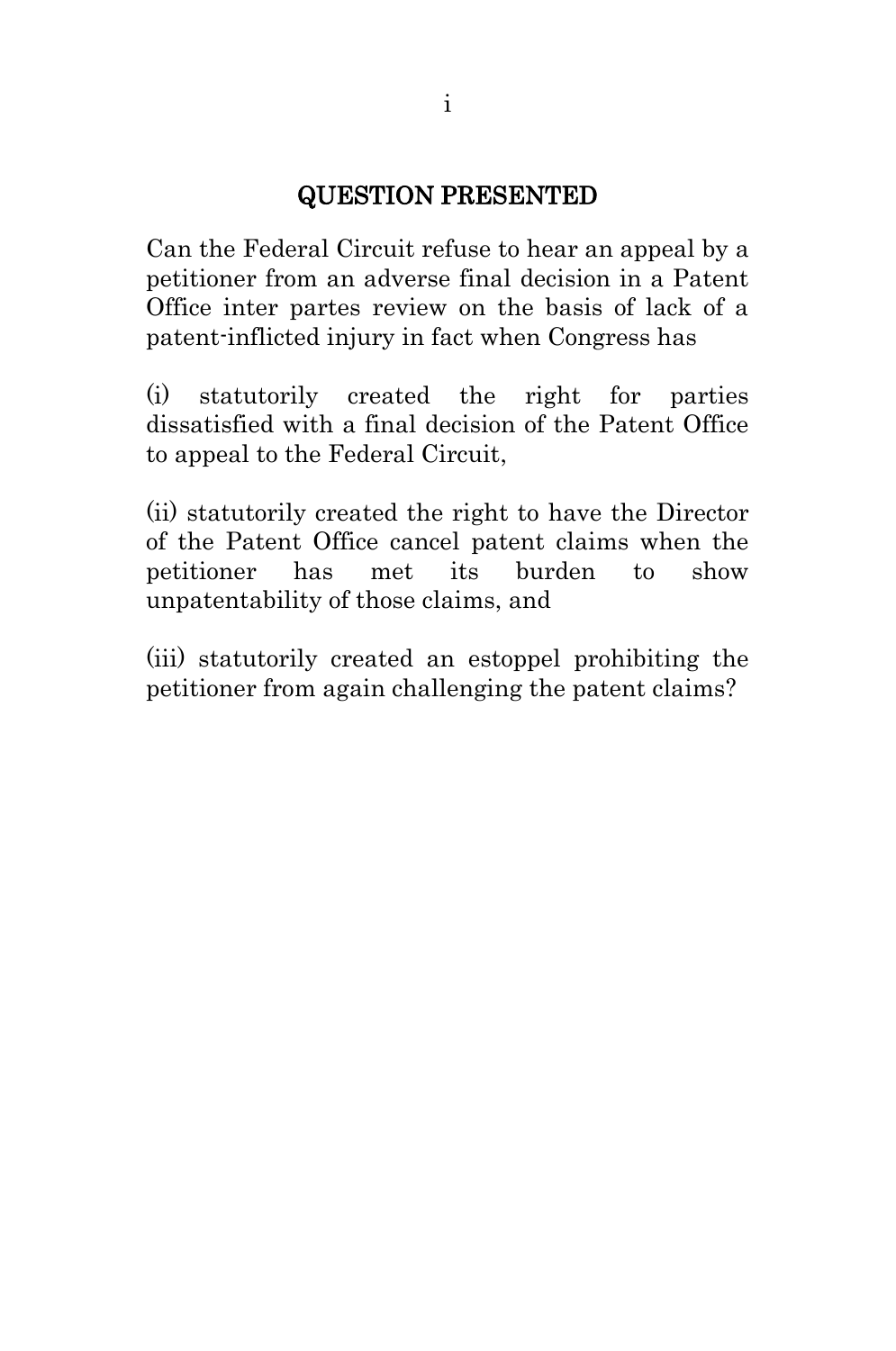# TABLE OF CONTENTS

# Page

| I. | CONGRESS AUTHORIZED JTEKT TO<br>PETITION THE GOVERNMENT TO DECLARE<br>CLAIMS INVALID, AND TO APPEAL AN<br>ADVERSE FINAL WRITTEN DECISION WITH |
|----|-----------------------------------------------------------------------------------------------------------------------------------------------|
|    | A. JTEKT Properly Filed a Petition for IPR and                                                                                                |
|    | B. JTEKT, as a "Dissatisfied" Party, Was<br><b>Improperly Denied Its Statutory Right to</b><br>Appeal the PTAB's Adverse Final Written        |
|    | II. THIS PETITION SHOULD BE GRANTED  11                                                                                                       |
|    | A. The Federal Circuit Applies Too Narrow an                                                                                                  |
|    | B. The Federal Circuit's Analysis Conflicts with<br>This Court's Precedent and Other Circuits'                                                |
|    | C. The Federal Circuit's Decision Is Contrary to<br>the Legislative Intent of Sections 141(c) and                                             |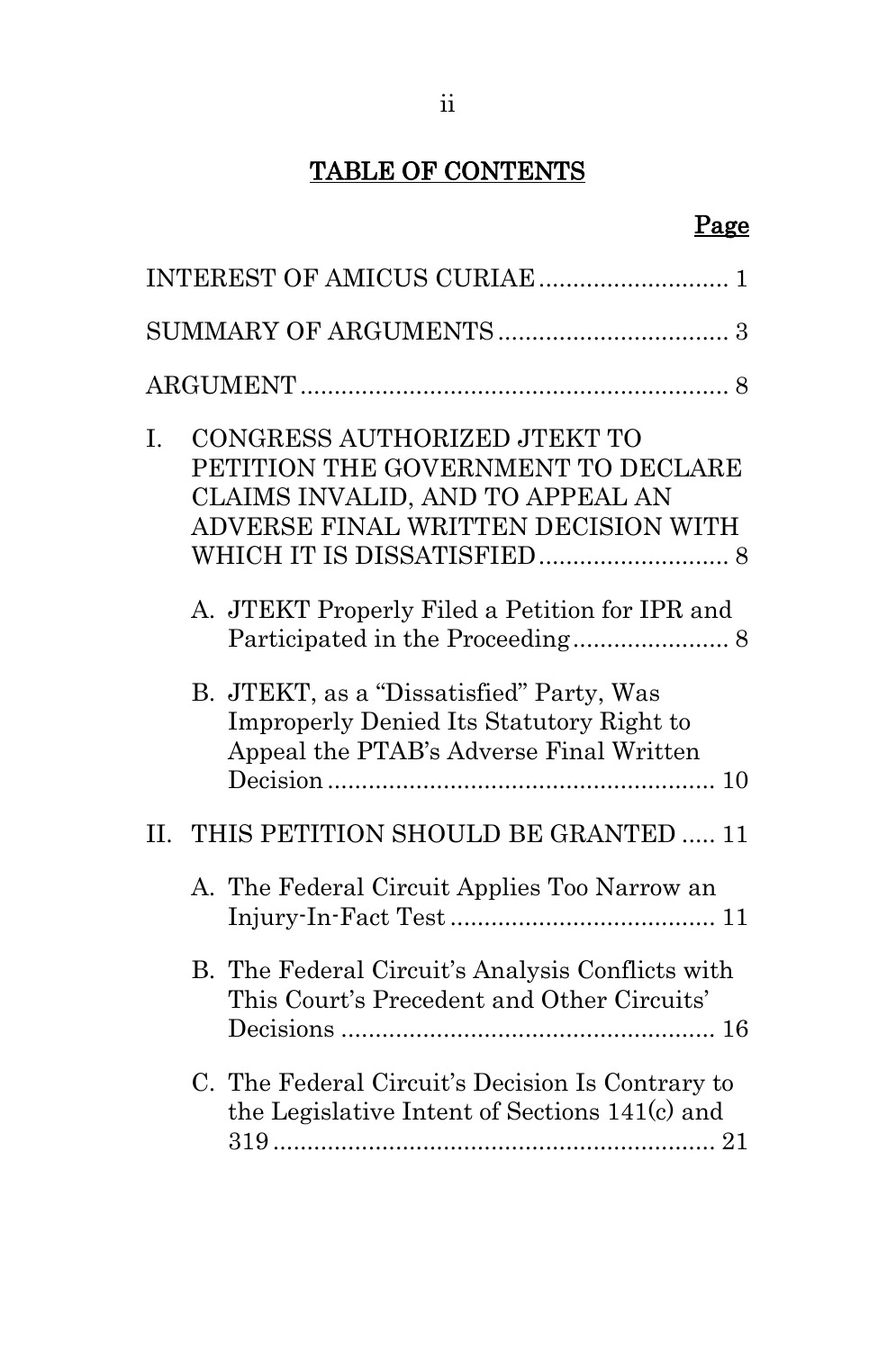| D. In Any Event, the Statutory Estoppel Arising<br>from the Underlying Proceeding Separately |
|----------------------------------------------------------------------------------------------|
| Meets Article III's "Injury-In-Fact"                                                         |
|                                                                                              |
| III. THIS PETITION, ALONG WITH THE RPX                                                       |
| CERT., IS AN APPROPRIATE VEHICLE  25                                                         |
| A. This Issue is Important and Impacts Many                                                  |
| B. This Issue Is Now Ripe for This Court to<br>Review Because the Federal Circuit            |
| Consistently Follows Its Previous Cases 26                                                   |
|                                                                                              |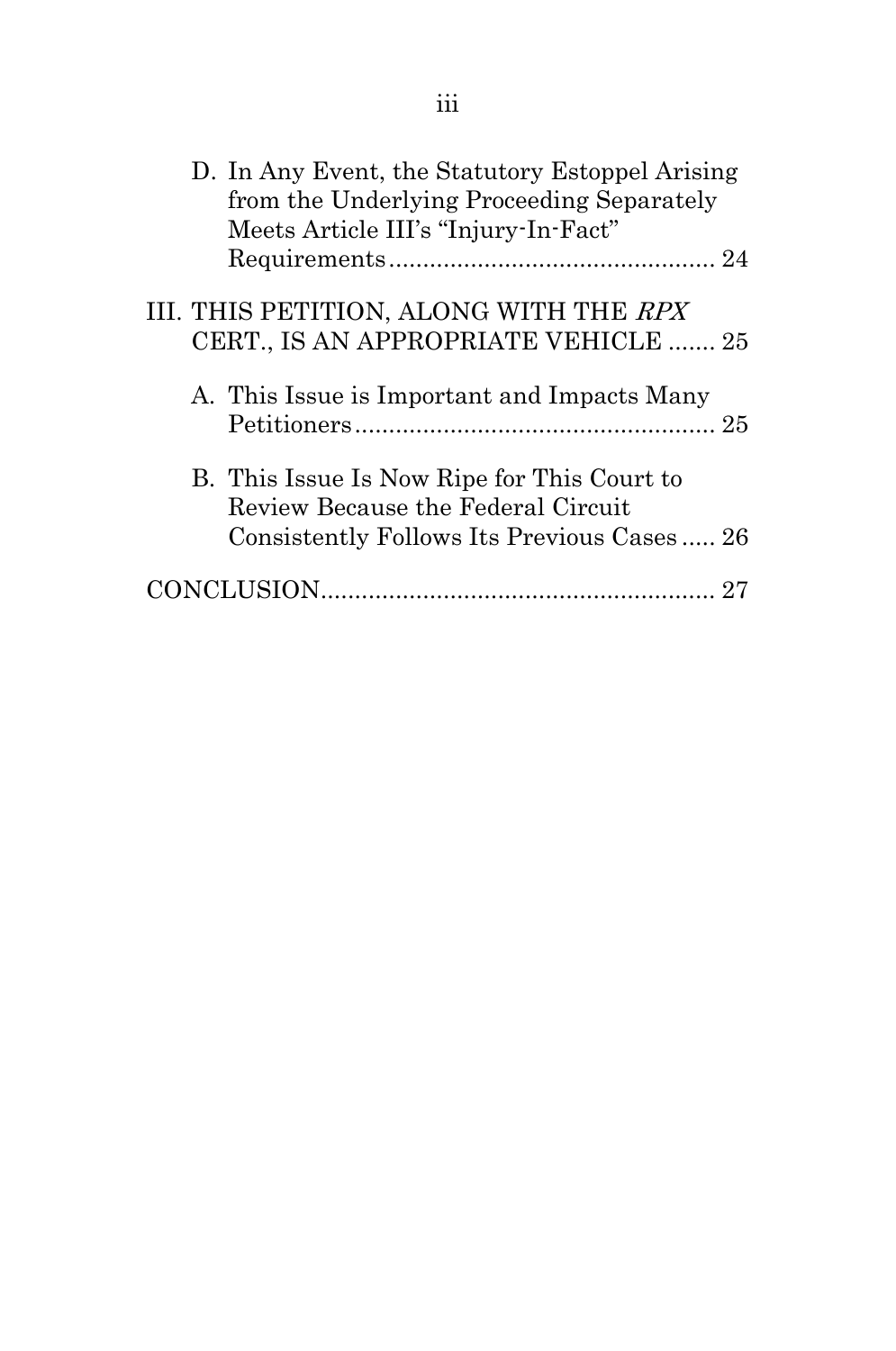## TABLE OF AUTHORITIES

# Page(s)

### **CASES**

| Atlas Roofing Co. v. Occupational Safety<br>and Health Review Comm'n,                         |
|-----------------------------------------------------------------------------------------------|
|                                                                                               |
| Clinton v. City of New York,                                                                  |
| Consumer Watchdog v. Wis. Alumni<br>Research Found.,<br>753 F.3d 1258 (Fed. Cir. 2014) passim |
| Cuozzo Speed Techs., LLC v. Lee,                                                              |
| Czyzewski v. Jevic Holding Corp.,                                                             |
| Dep't of Justice v. Julian,                                                                   |
| Dep't of the Air Force v. Rose,                                                               |
| Deposit Guar. Nat'l Bank v. Roper,                                                            |
| Dickinson v. Zurko,                                                                           |
| FBI v. Abramson,                                                                              |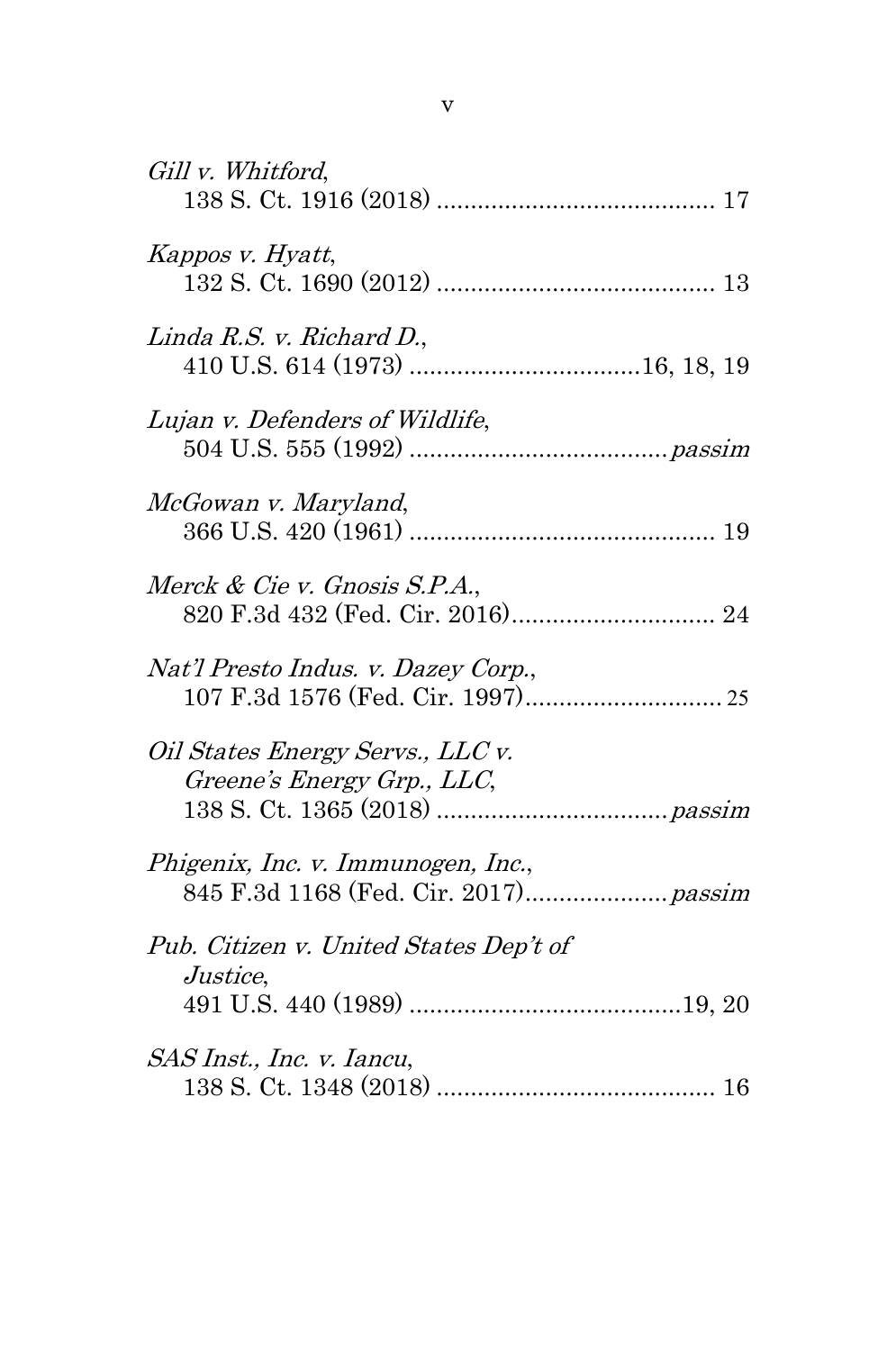| Spokeo, Inc. v. Robins,<br>136 S. Ct. 1540 (2016)                             |  |
|-------------------------------------------------------------------------------|--|
|                                                                               |  |
| United States Dep't of Justice v.<br>Reporters Comm. for Freedom of<br>Press, |  |
|                                                                               |  |
| United States v. Weber Aircraft Corp.,                                        |  |
| Warth v. Seldin,                                                              |  |
| Zivotofsky v. Sec'y of State,<br>444 F.3d 614 (D.C. Cir. 2006) 19, 20         |  |

## **CONSTITUTION**

## **STATUTES**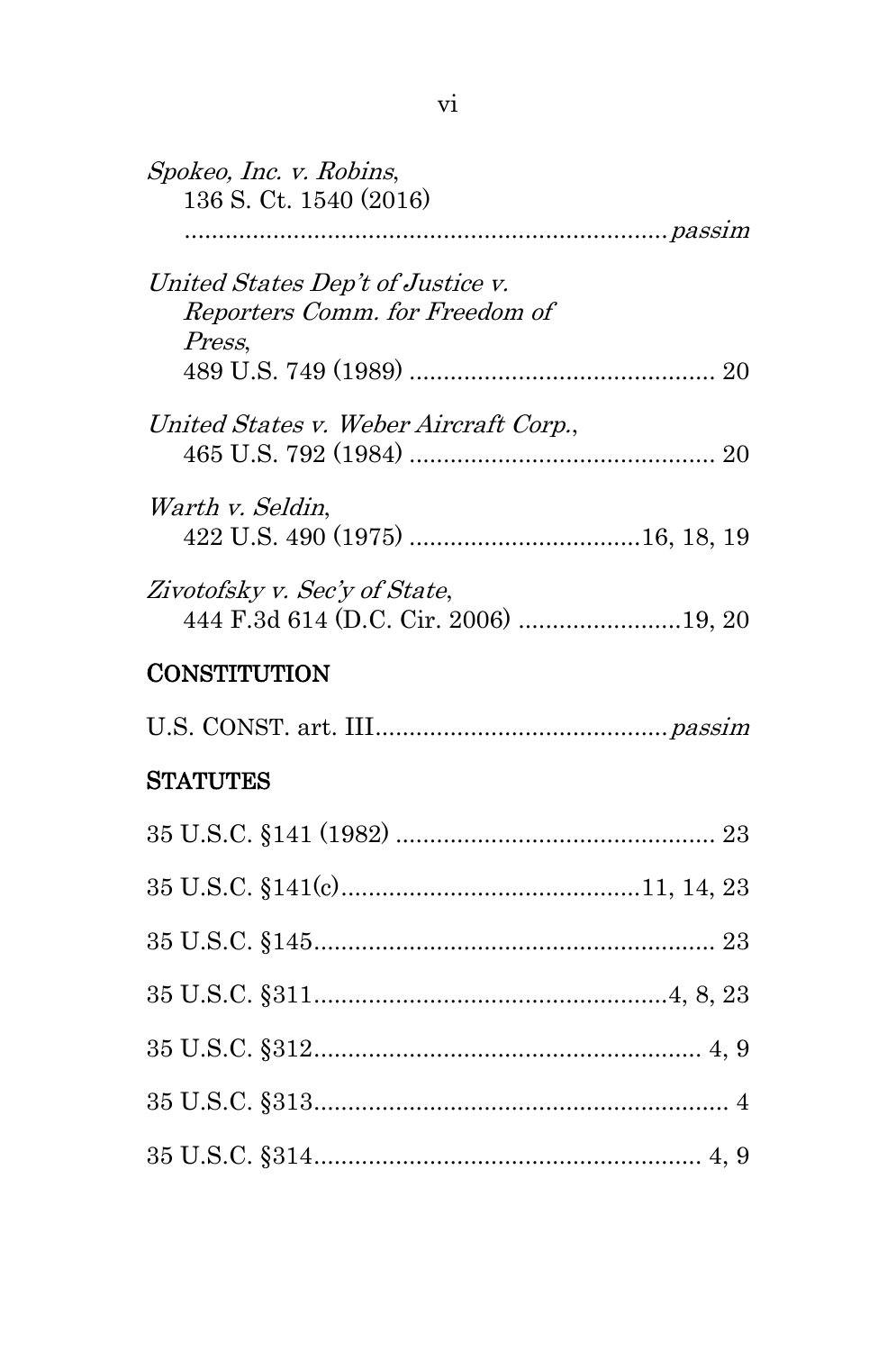| Leahy-Smith America Invents Act, Pub.<br>L. No. 112-29, 125 Stat. 284 (2011)                            |
|---------------------------------------------------------------------------------------------------------|
|                                                                                                         |
| Federal Advisory Committee Act, 5<br>U.S.C. App. $$1 \text{ et seq.}$ (1982 ed. and                     |
| Freedom of Information Act, 5 U.S.C.                                                                    |
| Patent and Trademark Office<br>Authorization Act of 2002, Pub. L.<br>No. 107-273, § 13106(a), 116 Stat. |
| <b>RULES</b>                                                                                            |
|                                                                                                         |
|                                                                                                         |
|                                                                                                         |
|                                                                                                         |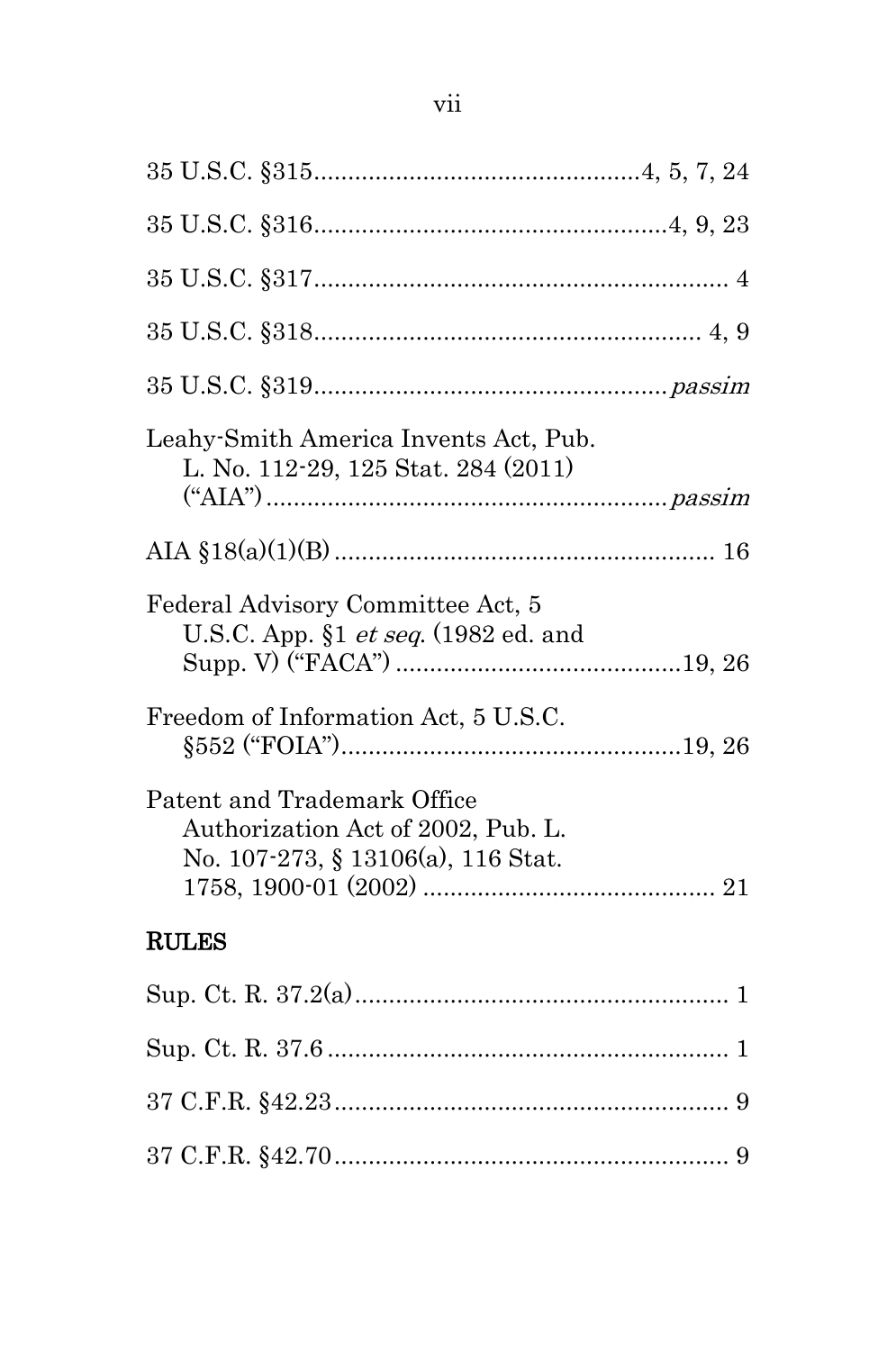| <b>OTHER AUTHORITIES</b>                                                                                                                                                                               |
|--------------------------------------------------------------------------------------------------------------------------------------------------------------------------------------------------------|
|                                                                                                                                                                                                        |
|                                                                                                                                                                                                        |
| Charles R. Macedo et al., <i>Article III</i><br>Standing in Appeals from Inter<br>Partes Review Proceedings to the US<br>Court of Appeals for the Federal<br><i>Circuit</i> , 13 J. INTELL. PROP. L. & |
| Megan M. La Belle, <i>Patent Law as</i><br><i>Public Law</i> , 20 GEO. MASON L.                                                                                                                        |
| Nat'l Research Council, A Patent<br>System for the $21st$ Century 96<br>(Merrill et al. eds. 2004) ("NAS                                                                                               |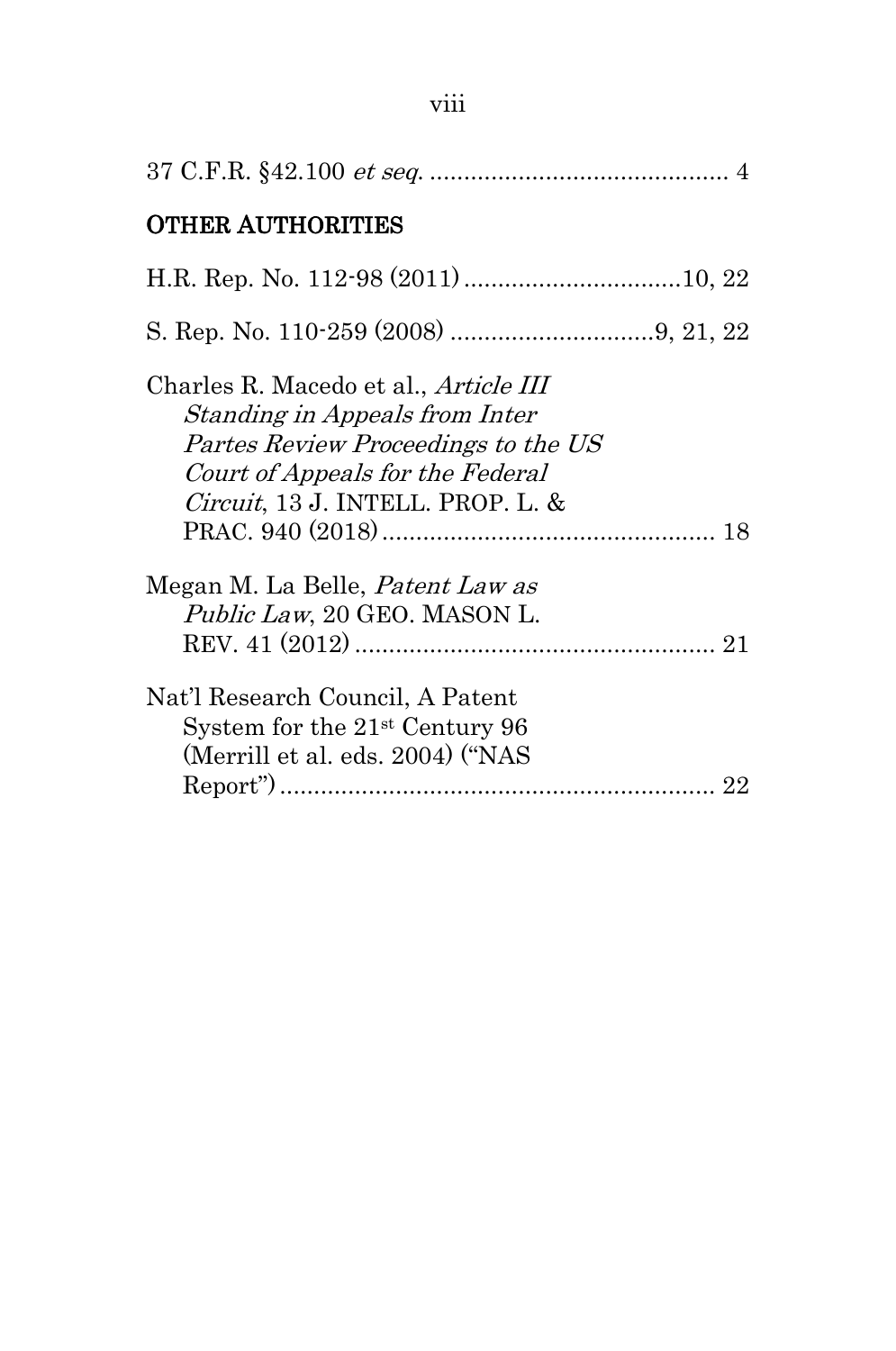#### INTEREST OF AMICUS CURIAE

<span id="page-9-0"></span>Askeladden L.L.C. ("Askeladden") is a wholly owned subsidiary of The Clearing House Payments Company L.L.C. ("TCH"). Since its founding in 1853, TCH has delivered safe and reliable payments systems, facilitated bank-led payments innovations, and provided thought leadership on strategic payments issues.<sup>1</sup>

Today, TCH is the only private-sector ACH and wire operator in the United States, clearing and settling nearly \$2 trillion in U.S. dollar payments each day, representing half of all commercial ACH and wire volume. TCH continues to leverage its unique capabilities to support bank-led innovation, including launching its RTP® system that modernizes core payments capabilities for all U.S. financial institutions. As the country's oldest banking trade association, TCH also provides informed advocacy and thought leadership on critical payments-related issues facing financial institutions today. TCH is owned by 24 financial institutions and supports hundreds of banks and credit unions through its core systems and related services.

-

<span id="page-9-2"></span><span id="page-9-1"></span><sup>1</sup> Pursuant to Rule 37.6, Askeladden affirms that no counsel for a party authored this brief in whole or in part, and no one other than Askeladden or its counsel made a monetary contribution intended to fund the preparation or submission of this brief. Pursuant to Rule 37.2(a), counsel of record for all parties received notice of Askeladden's intention to file this brief. Petitioner and Respondent have consented to the filing of this amicus curiae brief in support of Petitioner.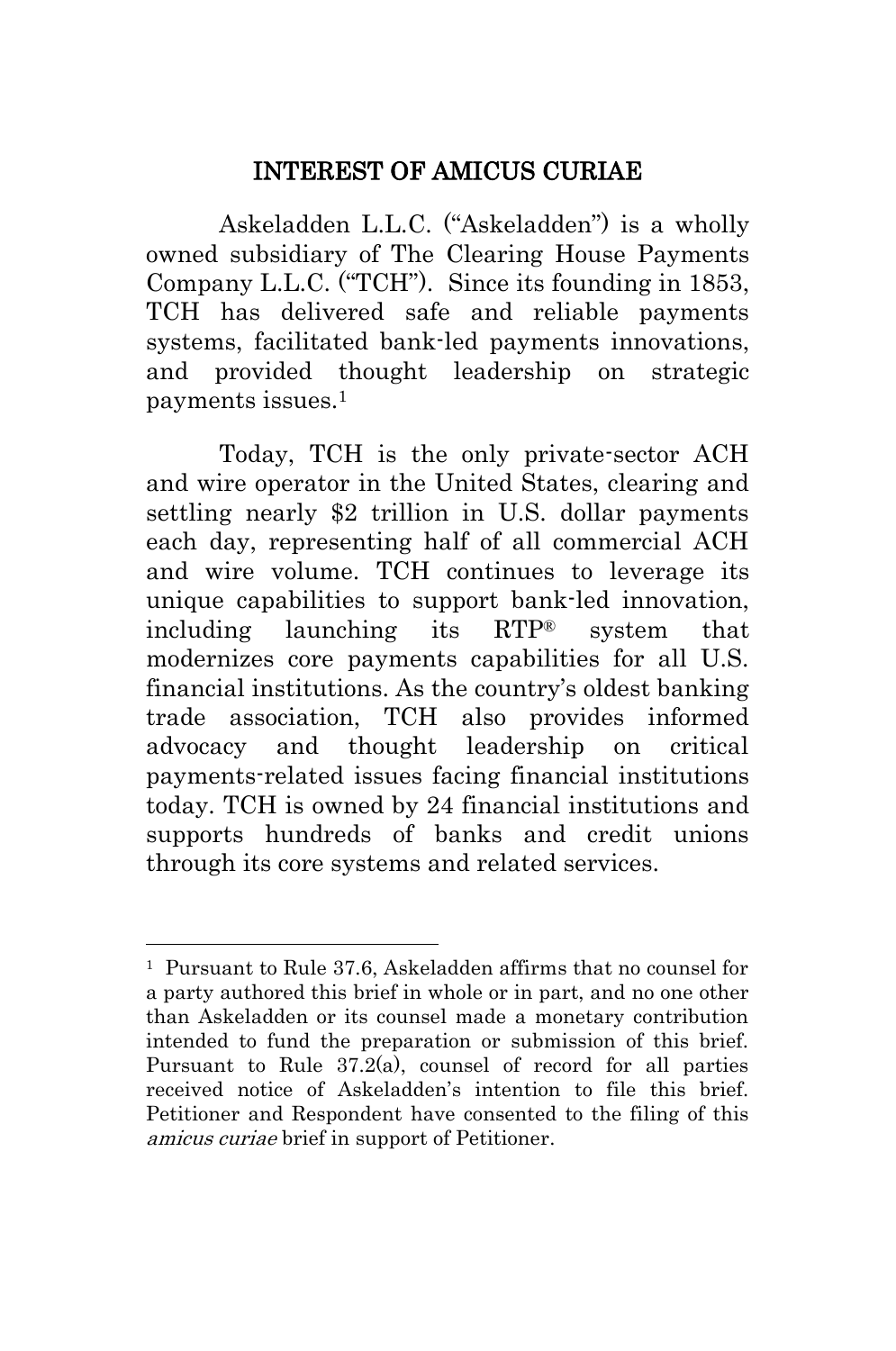Askeladden founded the Patent Quality Initiative ("PQI") as an education, information, and advocacy effort to improve the understanding, use, and reliability of patents in financial services and elsewhere.

Through PQI, Askeladden strives to improve the patent system by challenging the validity of lowquality patents and by promoting improved patent holder behavior, while also supporting effective intellectual property practices and improved innovation rights. To that end, Askeladden regularly files amicus briefs in cases presenting important issues of patent law.

One such issue is when a "dissatisfied" petitioner has standing to challenge an adverse decision in an inter partes review ("IPR") proceeding as raised by Appellant here, and by RPX Corp. in its Petition for Certiorari in RPX Corp. v. ChanBond  $LLC({\rm No.~17\text{-}1686})$  (" $RPX\mathrm{Cert.}$ ").2

-

<sup>&</sup>lt;sup>2</sup> The Solicitor General's views in the RPX Cert. are expected soon based on this Court's invitation.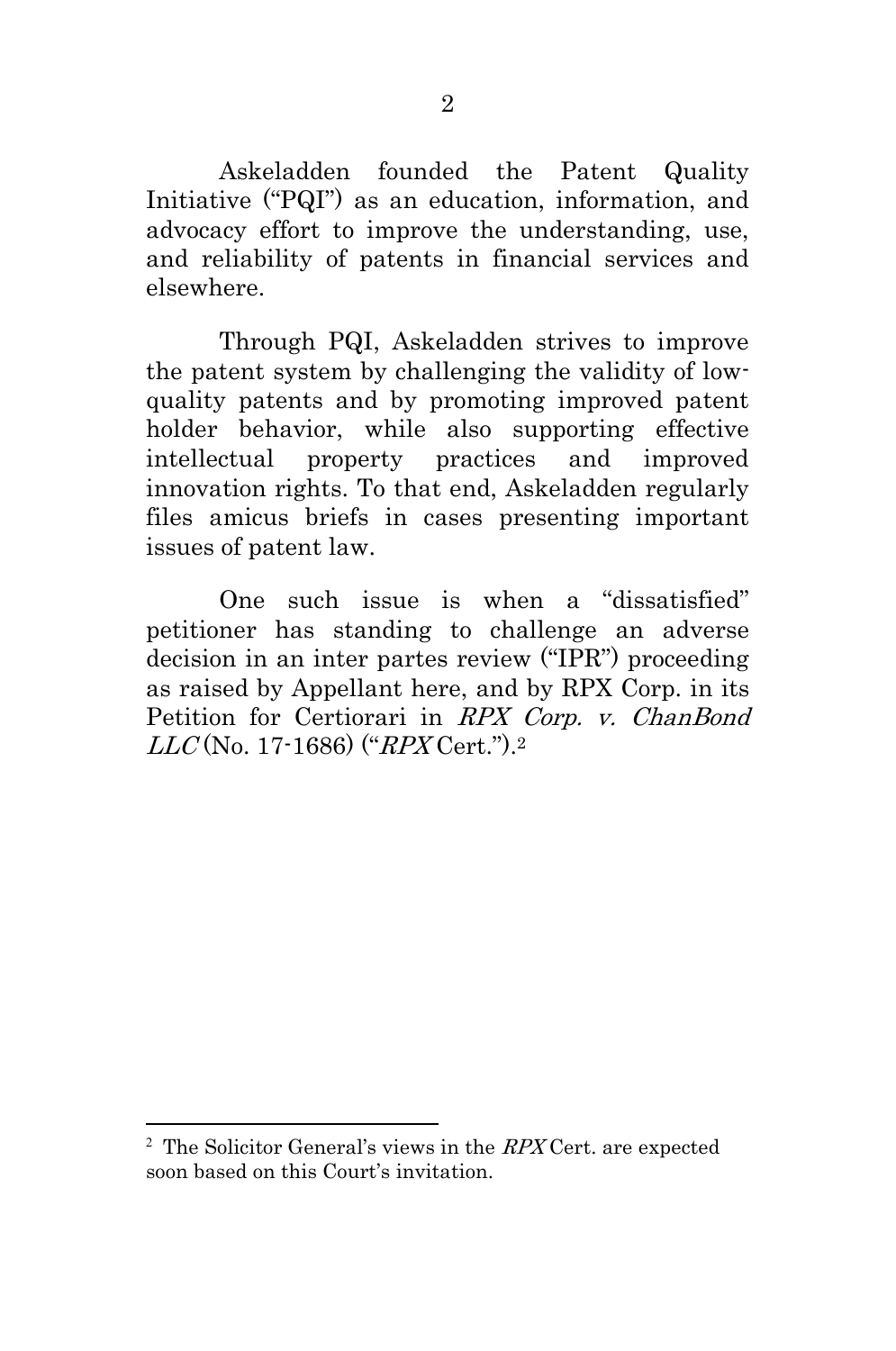#### <span id="page-11-2"></span><span id="page-11-1"></span>SUMMARY OF ARGUMENTS

<span id="page-11-0"></span>Askeladden submits this amicus brief in support of JTEKT's Petition for a Writ of Certiorari being granted, along with the currently pending RPX Cert. (No. 17-1686). The issue raised is whether meeting the statutory requirements of Section 319 of Title 35 of the United States Code is an intangible injury-in-fact that is enough to meet the "case or controversy" requirements of Article III of the U.S. Constitution.

While Askeladden offers no opinions on the ultimate merits of JTEKT's underlying IPR petition, it supports JTEKT's right as a "dissatisfied" party to the IPR proceeding to appeal the adverse decision by the Patent Trial and Appeal Board ("PTAB"). That decision denied JTEKT the Congressionally authorized relief it requested from the Government, namely, the cancellation of patent claims. JTEKT was denied the opportunity to argue the merits of its appeal by the Court of Appeals for the Federal Circuit ("Federal Circuit"), which held that JTEKT lacked sufficient injury-in-fact for standing to pursue its appeal. (Appendix to Pet. ("App.") 1a-8a).

I. JTEKT was authorized by Congress to petition the Government (via the PTAB) for relief (cancellation of patent claims) in the IPR proceeding below and, as a dissatisfied party, to appeal an adverse final written decision denying the requested relief.

A. JTEKT filed a petition requesting IPR of claims 1-7 of U.S. Patent No. 8,215,440 ("the '440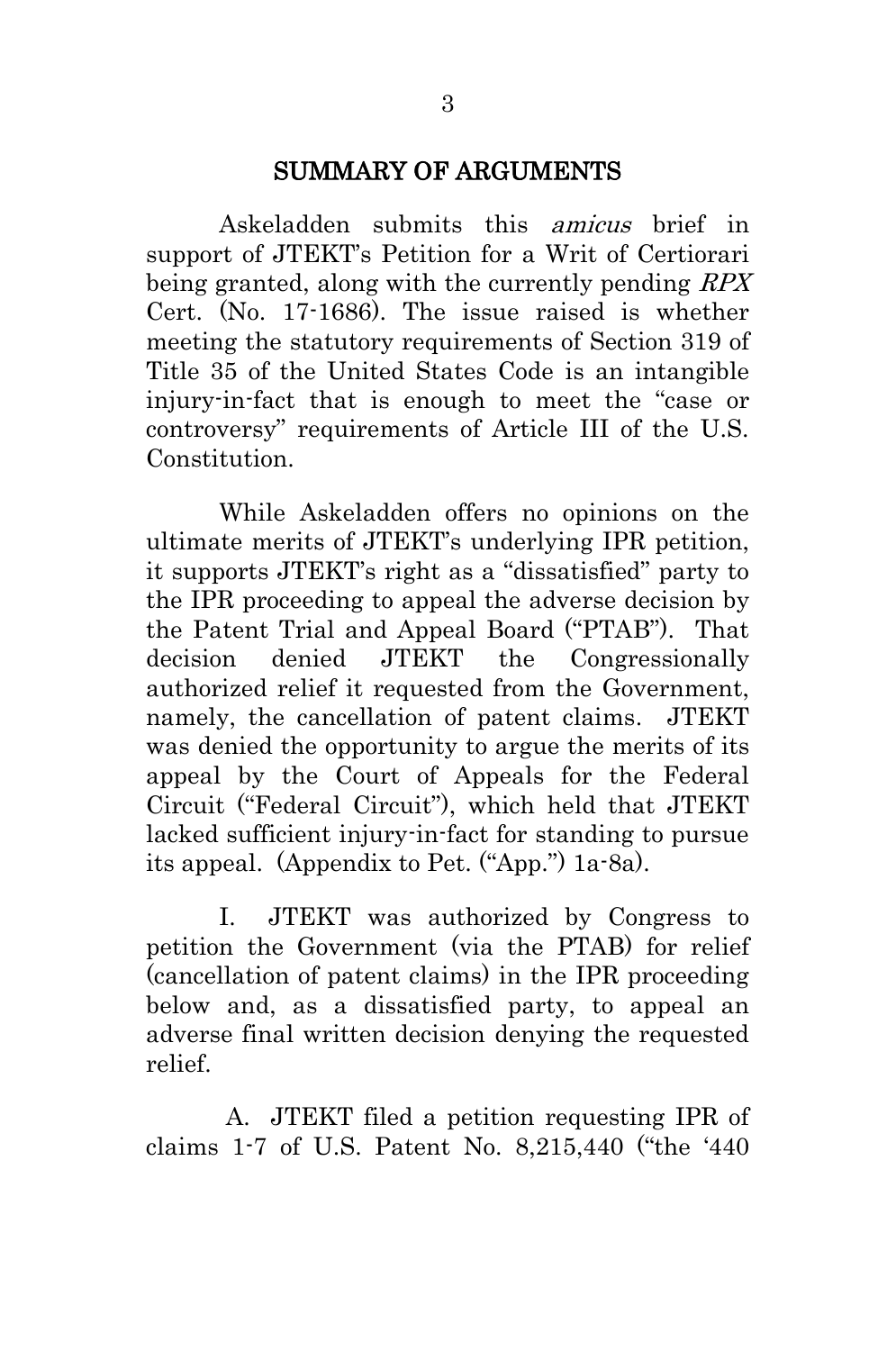<span id="page-12-1"></span><span id="page-12-0"></span>patent") pursuant to the statutory scheme devised by Congress in the Leahy-Smith America Invents Act, Pub. L. No. 112-29, 125 Stat. 284 (2011) ("AIA"), codified in part in 35 U.S.C. §§311–319 and corresponding regulations 37 C.F.R. §42.100 et seq. (App. 10a). The PTAB instituted an IPR of the challenged claims (*id.*), and ultimately entered a final written decision holding that some of the challenged claims  $(2-3)$  are not unpatentable (App. 9a-56a; see also App.  $2a-3a$ ). $3$ 

B. Thereafter, JTEKT, as a "dissatisfied party" under 35 U.S.C. §319, timely appealed to the Federal Circuit. At the request of Patent owner GKN Automotive, Ltd. ("GKN"), the Federal Circuit dismissed the appeal "[b]ecause JTEKT lacks standing to appeal." (App. 2a). The Federal Circuit thereafter summarily denied JTEKT's petition for panel hearing and rehearing en banc. (App. 58). Askeladden submitted an amicus brief in support of rehearing below. (CAFC No. 17-1828, ECF No. 63).

On December 7, 2018, JTEKT filed this Petition for a Writ of Certiorari.

II. The Federal Circuit's decision below dismissing JTEKT's appeal for lack of standing is the latest in its growing line of decisions (App. 4a-5a) that (i) conflict with this Court's precedent (compare App. 5a-6a, with Section II infra), (ii) ignores Congressional intent and (iii) ignores the statutory

-

<sup>3</sup> While not pertinent here, the PTAB also held that claims 6-7 of the '440 patent are unpatentable.  $(Id)$ . Claims 1 and 4-5 were previously disclaimed after institution. (App. 10a, 17a n.3).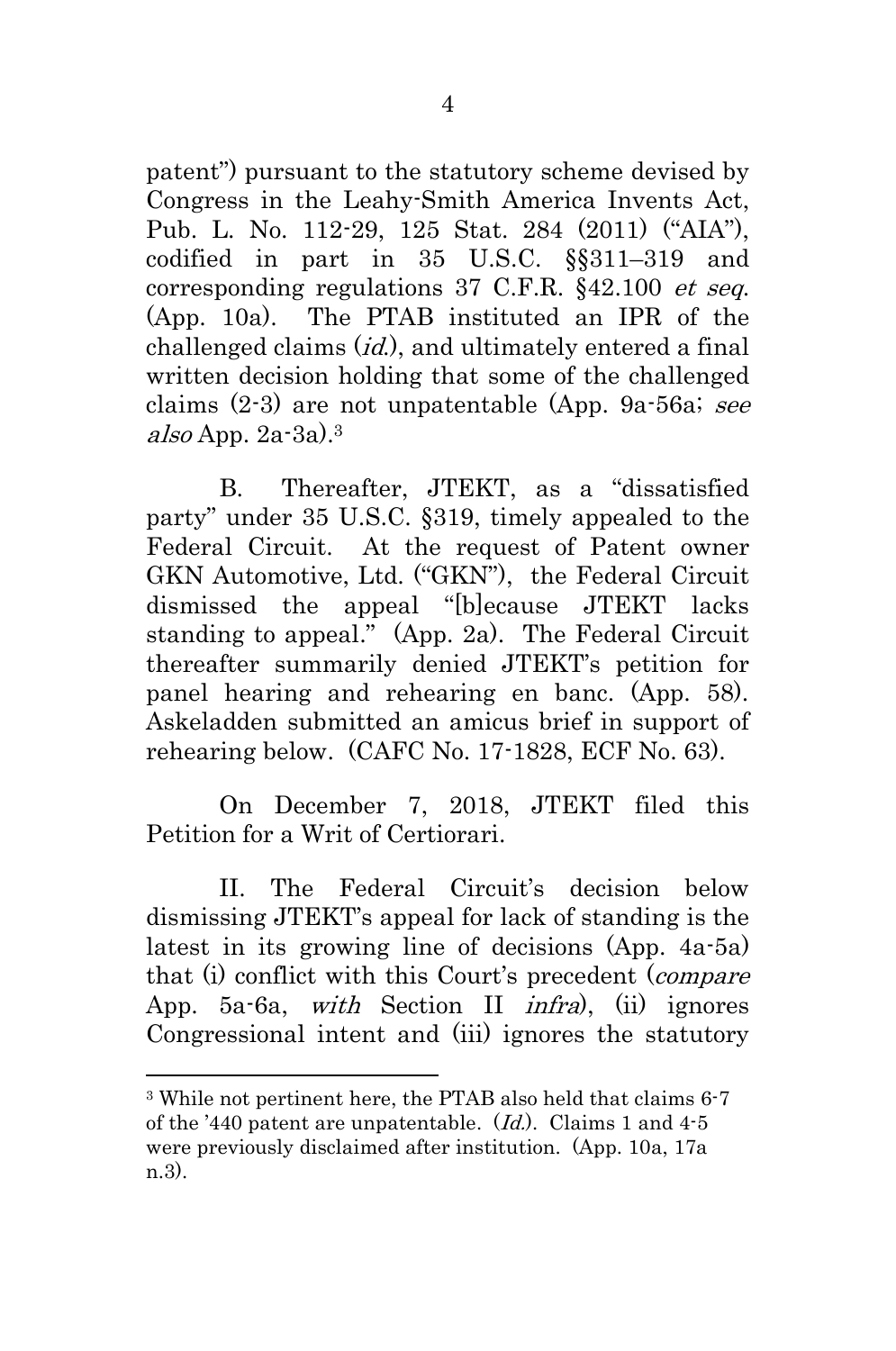<span id="page-13-1"></span>penalties imposed on JTEKT as an unsuccessful petitioner who is "dissatisfied" (35 U.S.C. §§315(e), 319).

A. Led into error by earlier erroneous decisions in Consumer Watchdog v. Wis. Alumni Research Found., 753 F.3d 1258 (Fed. Cir. 2014), and Phigenix, Inc. v. Immunogen, Inc., 845 F.3d 1168 (Fed. Cir. 2017), the panel below created an artificial and myopic "injury-in-fact" test that limits standing to when there is an imminent risk of "a possible infringement suit." (App. 4a-5a). Like the earlier decisions (and the decision in the RPX Cert.), the panel ignored Congress' definition in 35 U.S.C. §319 of an "injury-in-fact," namely, an IPR petitioner's "dissatisfaction" with the Government's (PTAB) presumably improper denial of the relief sought (cancellation of patent claims). (Cf. App. 4a-5a, 8a).

As this Court recently explained:

A party dissatisfied with the Board's decision can seek judicial review in the Court of Appeals for the Federal Circuit. §319. Any party to the inter partes review can be a party in the Federal Circuit. Ibid.

<span id="page-13-0"></span>Oil States Energy Servs., LLC v. Greene's Energy Grp., LLC, 138 S. Ct. 1365, 1372 (2018).<sup>4</sup>

Although "'Congress cannot erase the Article III's standing requirements by statutorily granting the right to sue to a plaintiff who would not

-

<sup>4</sup> All emphasis added.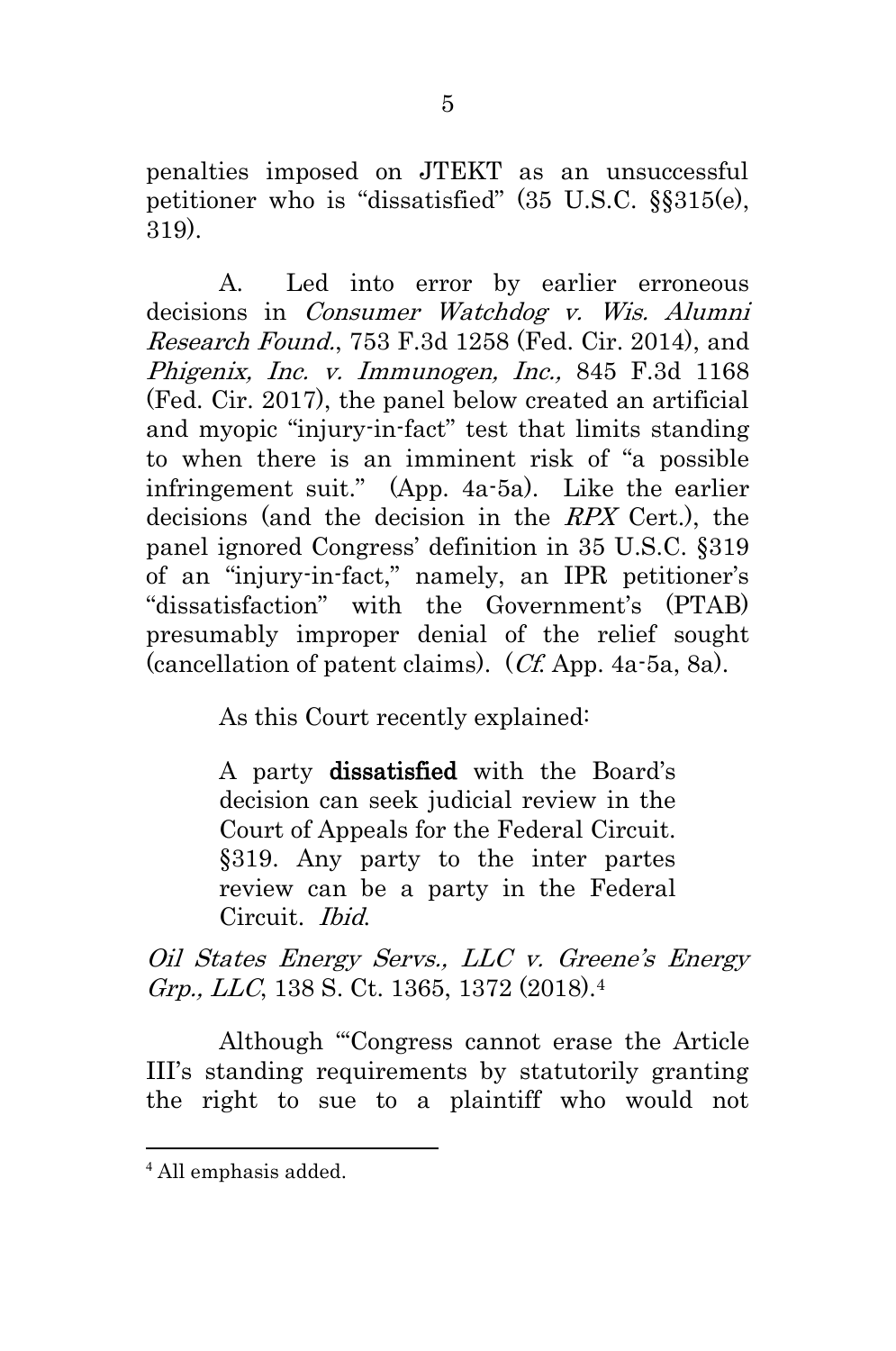otherwise have standing,'" nonetheless, "[i]n determining whether an intangible harm constitutes injury in fact, both history and the judgment of Congress play important roles." Spokeo, Inc. v. Robins, 136 S. Ct. 1540, 1547-49 (2016) (citation omitted).

Thus, Congress may identify intangible harms that meet minimum Article III requirements, and may even "'elevat[e] to the status of legally cognizable injuries concrete, de facto injuries that were previously inadequate in law." Id. at 1549 (quoting Lujan v. Defenders of Wildlife, 504 U.S. 555, 578 (1992)).

That is what Congress has done here. It has defined a party's "dissatisfaction" with an adverse final written decision in an IPR as a sufficient intangible injury that confers standing on that party to appeal.

B. Further, the Federal Circuit's decision is in conflict with this Court's prior decisions that uphold Congress' authority to enact statutes creating legal rights, and confirm that invasion of these statutory rights can confer Article III standing even though no injury would exist absent the statute. The Court's other concerns in Lujan and Spokeo are also met because Sections 141(c) and 319 limit the right to appeal to a "party" to the IPR proceeding, and to the "decision." Unlike other cases, the dispute here is not political.

The Federal Circuit decisions also conflict with authority of by the Court of Appeals for the D.C.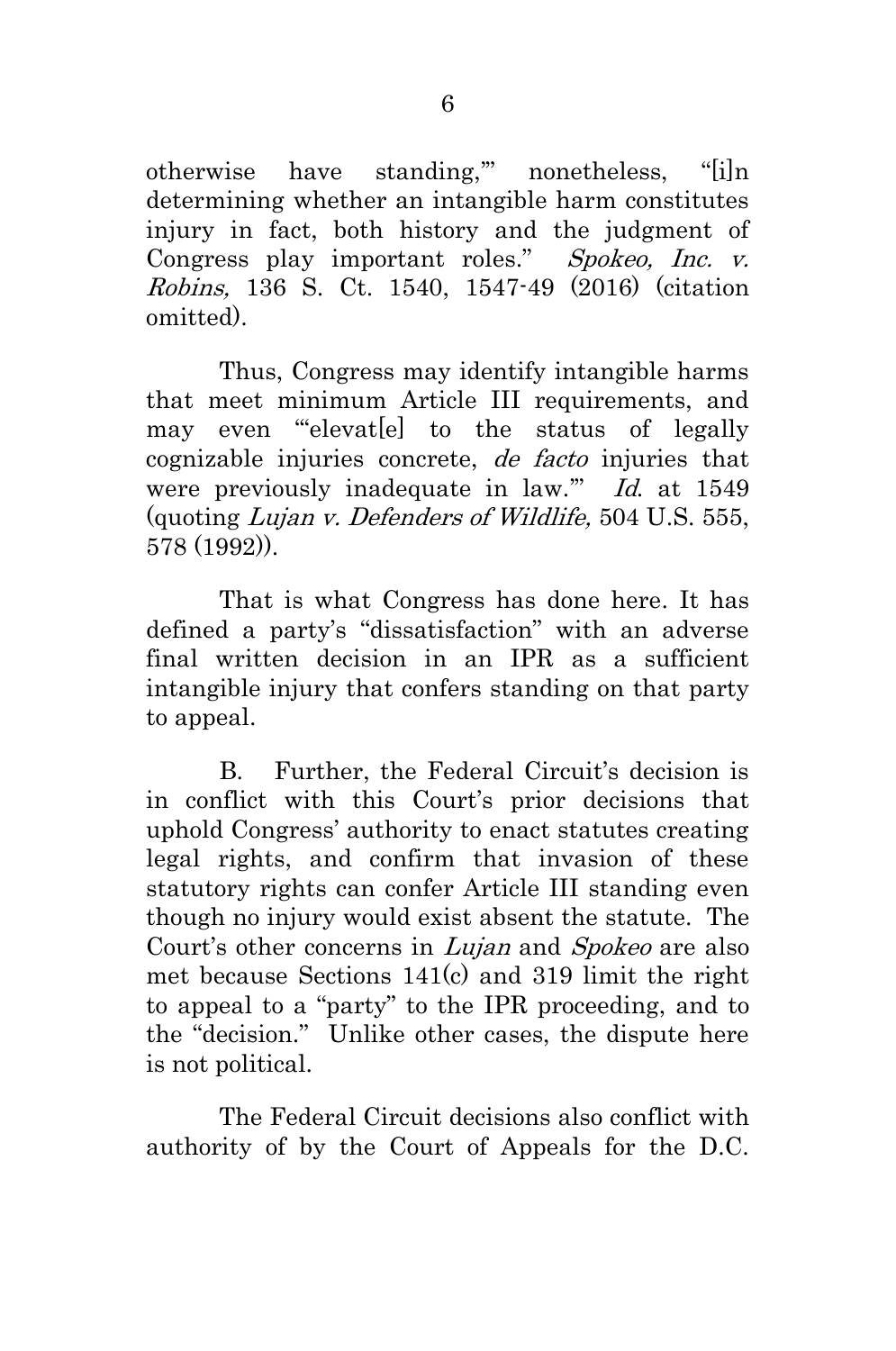Circuit ("D.C. Circuit"). This Court's intervention is necessary to address this circuit split.

C. The Federal Circuit's jurisprudence is also contrary to the legislative intent, in which Congress ensured appellate rights to all parties to an IPR. See 35 U.S.C. §319.

<span id="page-15-1"></span>D. Separately, the PTAB's finding that claims of the '440 Patent are not unpatentable invokes statutory estoppel against JTEKT under 35 U.S.C. §315(e). This estoppel is a real injury that "supplie[s] the personal stake in the appeal required by Art. III." Compare Deposit Guar. Nat'l Bank v. Roper, 445 U.S. 326, 337 (1980), with App. 8a.

<span id="page-15-0"></span>III. This issue, which is also raised in the RPX Cert. case, is ripe for decision by this Court.

A. This issue is important to preserve the appellate protection that this Court found is crucial to the constitutionality of IPR proceedings.

B. The Federal Circuit has established its view on this subject, and consistently follows its prior erroneous line of cases.

Accordingly, Askeladden urges this Court to take JTEKT's Petition, together with the RPX Cert. (No. 17-1686) and determine whether 35 U.S.C. §319 provides a sufficient constitutional basis to allow any dissatisfied petitioner in an IPR to appeal an adverse final written decision to the Federal Circuit.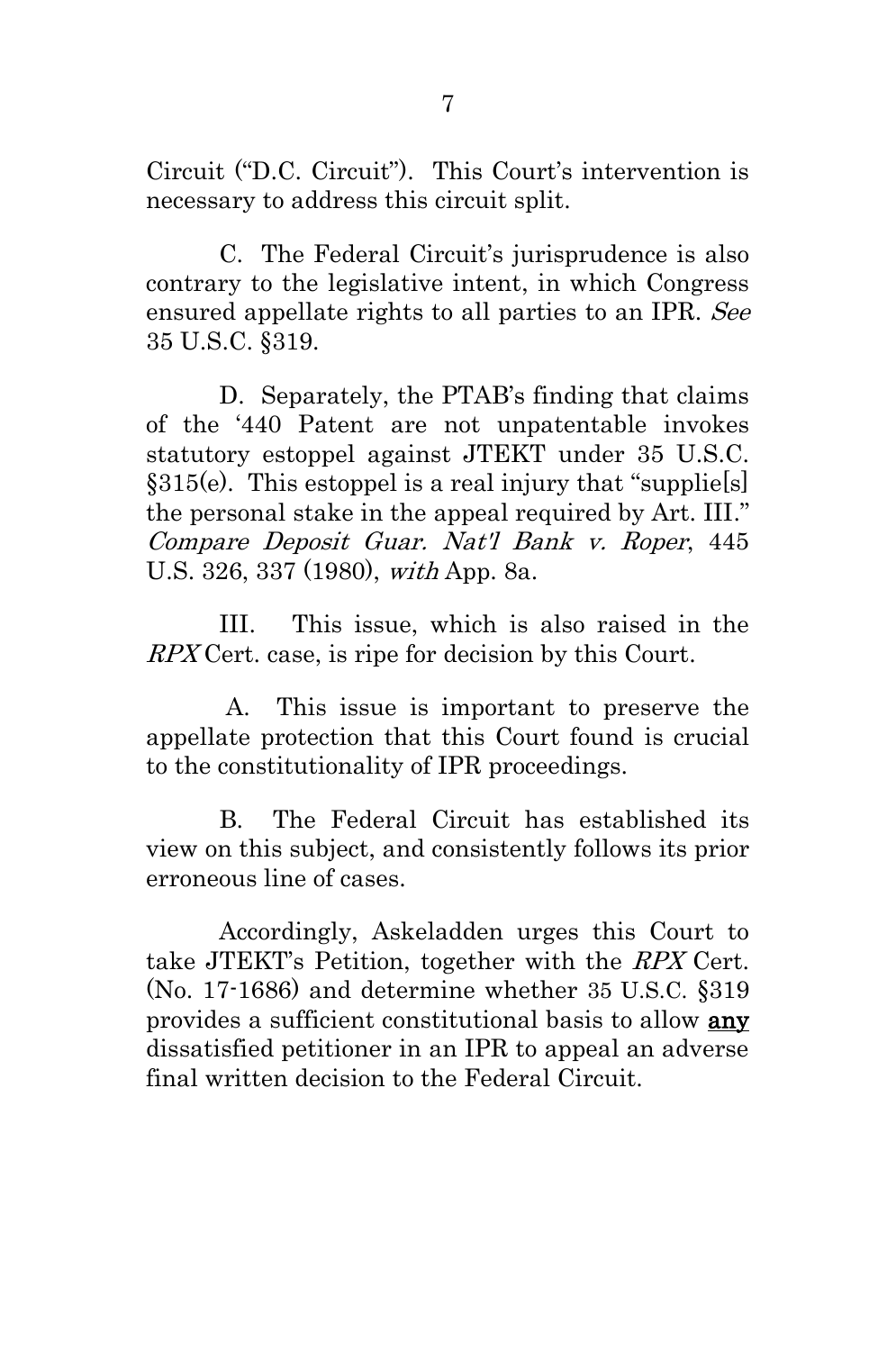#### ARGUMENT

<span id="page-16-1"></span><span id="page-16-0"></span>I. CONGRESS AUTHORIZED JTEKT TO PETITION THE GOVERNMENT TO DECLARE CLAIMS INVALID, AND TO APPEAL AN ADVERSE FINAL WRITTEN DECISION WITH WHICH IT IS DISSATISFIED

#### <span id="page-16-2"></span>A. JTEKT Properly Filed a Petition for IPR and Participated in the Proceeding

With the enactment of the AIA, Congress created IPR proceedings, where any petitioner may request the Government to take "a second look at an earlier administrative grant of a patent." Cuozzo Speed Techs., LLC v. Lee, 136 S. Ct. 2131, 2144 (2016). "Any person other than the patent owner can file a petition for inter partes review." Oil States, 138 S. Ct. at 1371 (citing 35 U.S.C. §311(a) (2012 ed.)). Section 311(a) allows for anyone who is not otherwise statutorily barred or estopped to file an IPR petition with the Government.

<span id="page-16-3"></span>JTEKT, as petitioner, was authorized to petition the government to "initiate the proceeding" and participate in the IPR proceedings below, even without "a concrete stake in the outcome; indeed, they may lack constitutional standing." Cuozzo, 136 S. Ct. at 2143-44 (citing 35 U.S.C. §311(a). Cf. Consumer Watchdog, 753 F.3d at 1261-62; App. 3a.

<span id="page-16-4"></span>Pursuant to 35 U.S.C. §§311-312, JTEKT paid a substantial governmental filing fee (more than \$20,000) and filed an IPR petition to the Government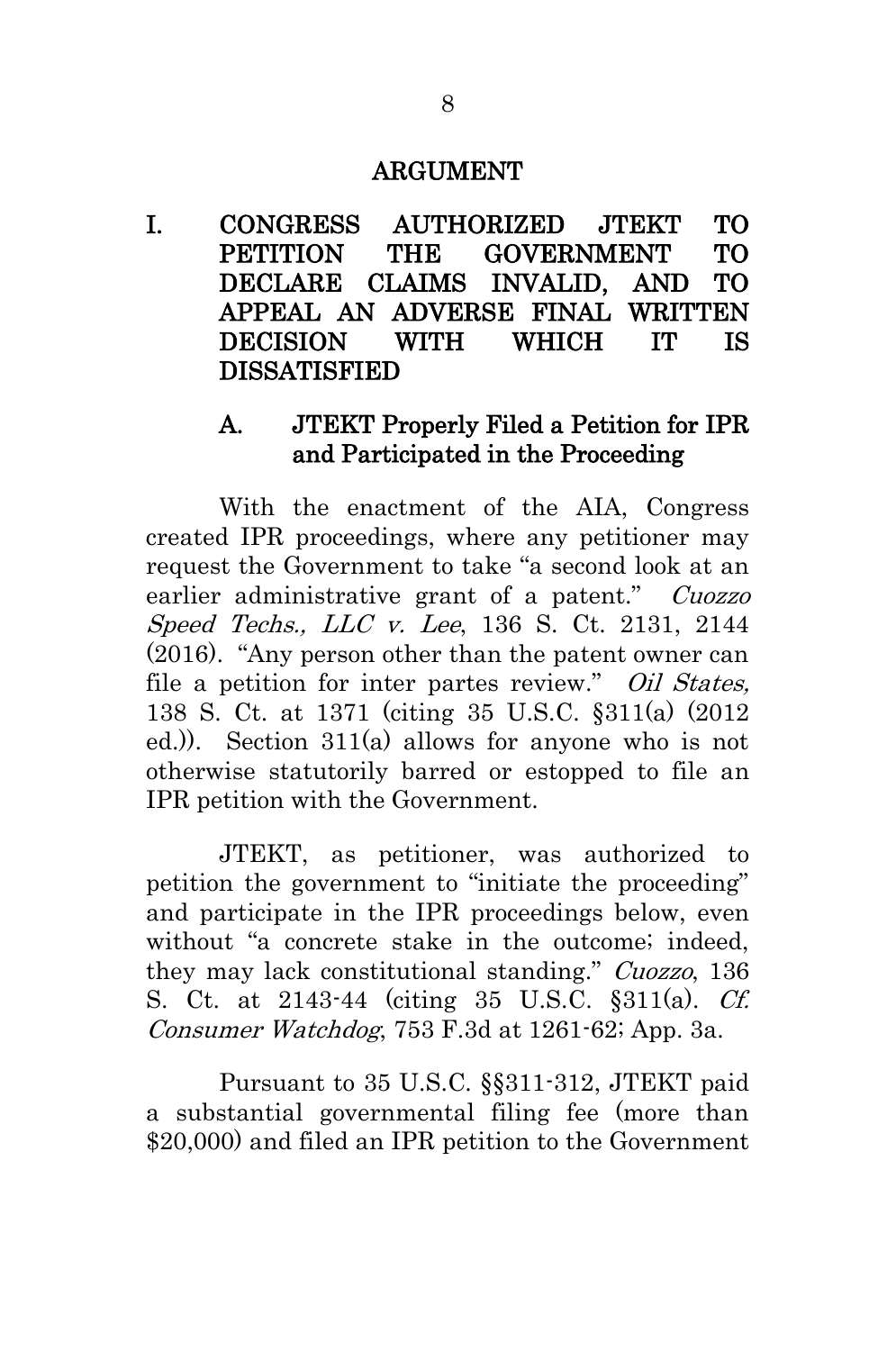through the PTAB, requesting that claims 1-7 of the '440 patent be declared invalid. (App. 10a).

<span id="page-17-0"></span>Pursuant to 35 U.S.C. §314, the PTAB, as the delegate of the Director of the U.S. Patent and Trademark Office ("PTO"), found a reasonable likelihood that JTEKT would prevail with respect to at least one challenged claim, and instituted an IPR proceeding. (App. 10a.). Oil States, 138 S. Ct. at 1371 & n.1.

"The new statute provides a challenger [like JTEKT] with broader participation rights [than prior proceedings]." Cuozzo, 136 S. Ct. at 2137. Specifically, Congress granted JTEKT, as petitioner, the right to participate in the IPR proceeding, with both an opportunity to submit comments (35 U.S.C.  $$316(a)(13)$ ; see also 37 C.F.R.  $$42.23)$  and the right to participate in an oral hearing (35 U.S.C. §316(a)(10); see also 37 C.F.R. §42.70). Oil States, 138 S. Ct. at 1371.

<span id="page-17-4"></span><span id="page-17-3"></span><span id="page-17-1"></span>Thus, as authorized by Congress, JTEKT filed a post-Institution Reply (cf. App. 6a), and participated in an oral hearing before the PTAB. See 35 U.S.C. §316(a)(10), (13); 37 C.F.R. §42.70); see also Oil States, 138 S. Ct. at 1371.<sup>5</sup>

<span id="page-17-2"></span>Thereafter, the PTAB entered a final written decision pursuant to 35 U.S.C. §318(a) that was unfavorable, in part, to JTEKT. The PTAB held that

-

<span id="page-17-6"></span><span id="page-17-5"></span><sup>5</sup> As discussed below in Section II.C, these broader participation rights were key elements of the AIA. See, e.g., S. Rep. No. 110-259, at 19-20 (2008); H.R. Rep. No. 112-98, at 98 (2011).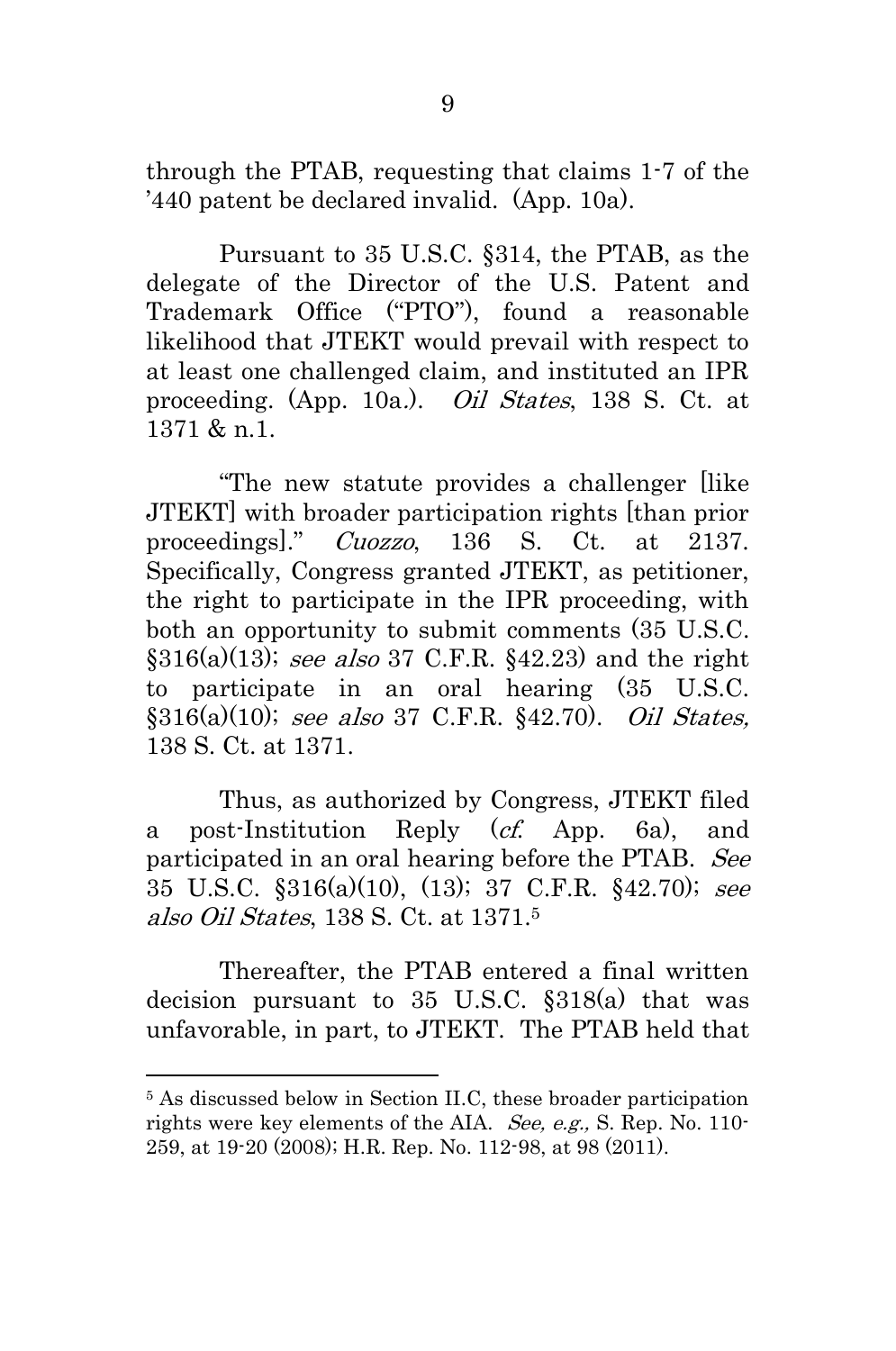JTEKT had not demonstrated by a preponderance of the evidence that claims 2-3 of the '440 patent are unpatentable. (See App. 11a, 56a).<sup>6</sup>

JTEKT is dissatisfied with the PTATB's denial of the relief requested in its IPR petition, and thus, sought review by the Federal Circuit.

### <span id="page-18-0"></span>B. JTEKT, as a "Dissatisfied" Party, Was Improperly Denied Its Statutory Right to Appeal the PTAB's Adverse Final Written Decision

In addition to granting petitioners the right to petition and participate at the PTAB, Congress explicitly permitted an appeal to the Federal Circuit by any party to an IPR that suffers the intangible injury of being "dissatisfied" with an adverse final written decision by the PTAB. 35 U.S.C. §319 see also Oil States, 138 S. Ct. at 1372 ("A party dissatisfied with the Board's decision can seek judicial review in the Court of Appeals for the Federal Circuit." (citing 35 U.S.C. §319)). Congress further provided that any party to an IPR has the right to be a party to its appeal. Id.

Pursuant to Section 319, as a dissatisfied party to the IPR, JTEKT exercised its statutorily created right by filing a timely Notice of Appeal with the Director and the PTAB, as well as with the Clerk's office of the Federal Circuit. (Cf. App. 3a).

-

<sup>6</sup> Prior to the PTAB's Decision (App. 9a-56a), GKN disclaimed claims 1 and 4-5. (App. 10a, 17a n.3). In that Decision, the PTAB found Claims 6-7 unpatentable. (App. 10a-11a, 56a). Neither party challenged this finding on appeal. (App. 3a).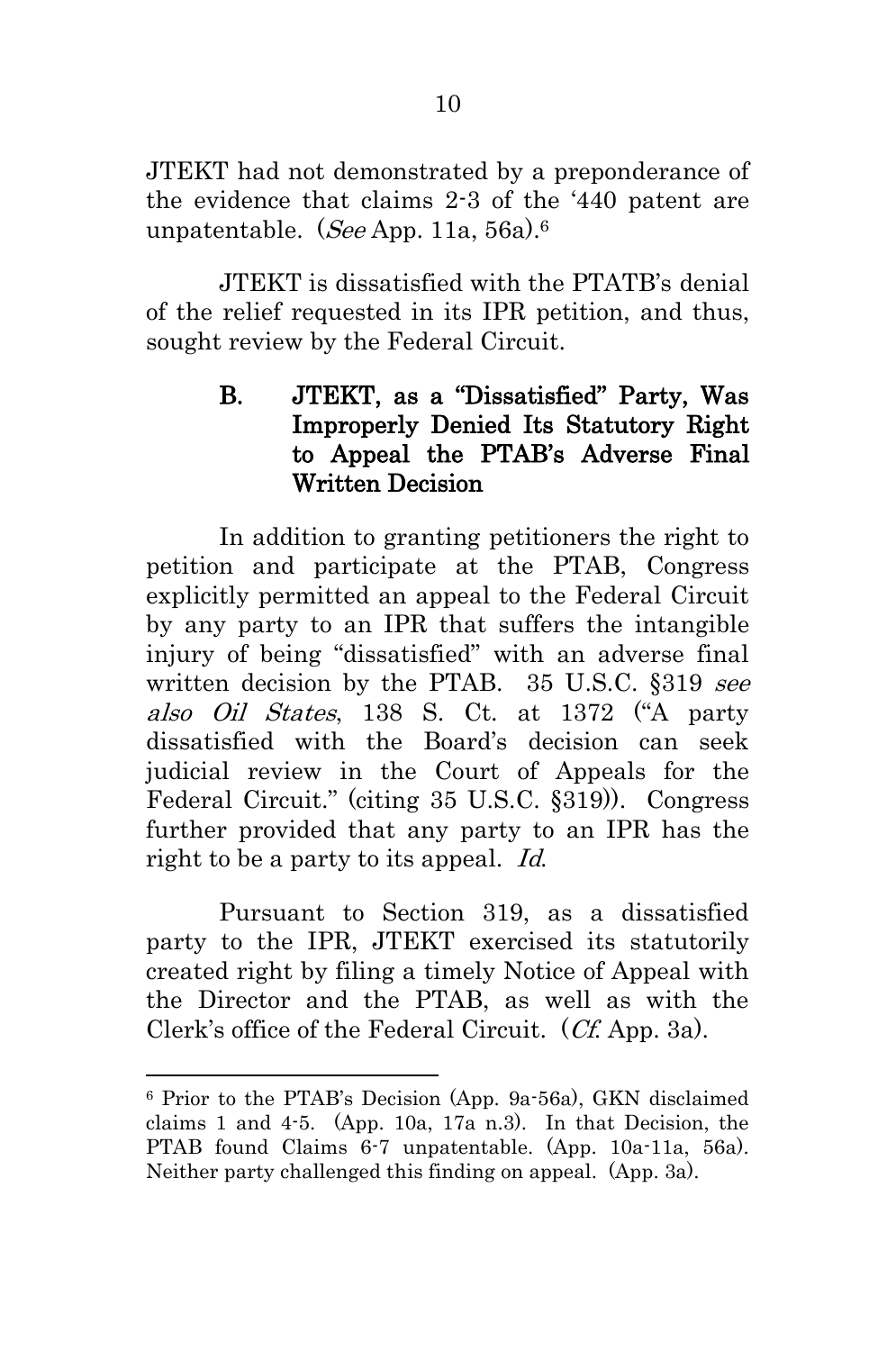Thereafter, GKN filed a motion to dismiss the appeal for lack of jurisdiction. (CAFC No. 17-1828, ECF No. 17; App. 3a). After briefing on the motion, , GKN's motion to dismiss was denied in a nonprecedential order (per J. Bryson) and the parties were instead directed "to address [the] standing issue in their [appeal] briefs." (CAFC No. 17-1828, ECF No. 23, at 2 ¶(1); App. 3a).

After further briefing of the standing issue, a panel of the Federal Circuit entered a precedential Opinion and Judgment (per J. Dyk, App. 1a-8a) dismissing the appeal "because JTEKT lacks standing to appeal." (App. 2a).

JTEKT petitioned the Federal Circuit for panel rehearing and rehearing en banc. Askeladden submitted an amicus brief in support below. (CAFC No. 17-1828, ECF No. 63). The Federal Circuit summarily denied JTEKT's petitions for panel rehearing and rehearing en banc. (App. 57a-58a).

Thereafter, JTEKT filed this Petition for a Writ of Certiorari.

#### <span id="page-19-1"></span><span id="page-19-0"></span>II. THIS PETITION SHOULD BE GRANTED

#### <span id="page-19-2"></span>A. The Federal Circuit Applies Too Narrow an Injury-In-Fact Test

The panel decision below (App. 1a-8a) is the latest in "a series of decisions, [where the Federal Circuit] ha[s] held the statue [35 U.S.C. §141(c)] cannot be read to dispense with the Article III injuryin-fact requirement for appeal to [that] court." (App. 4a).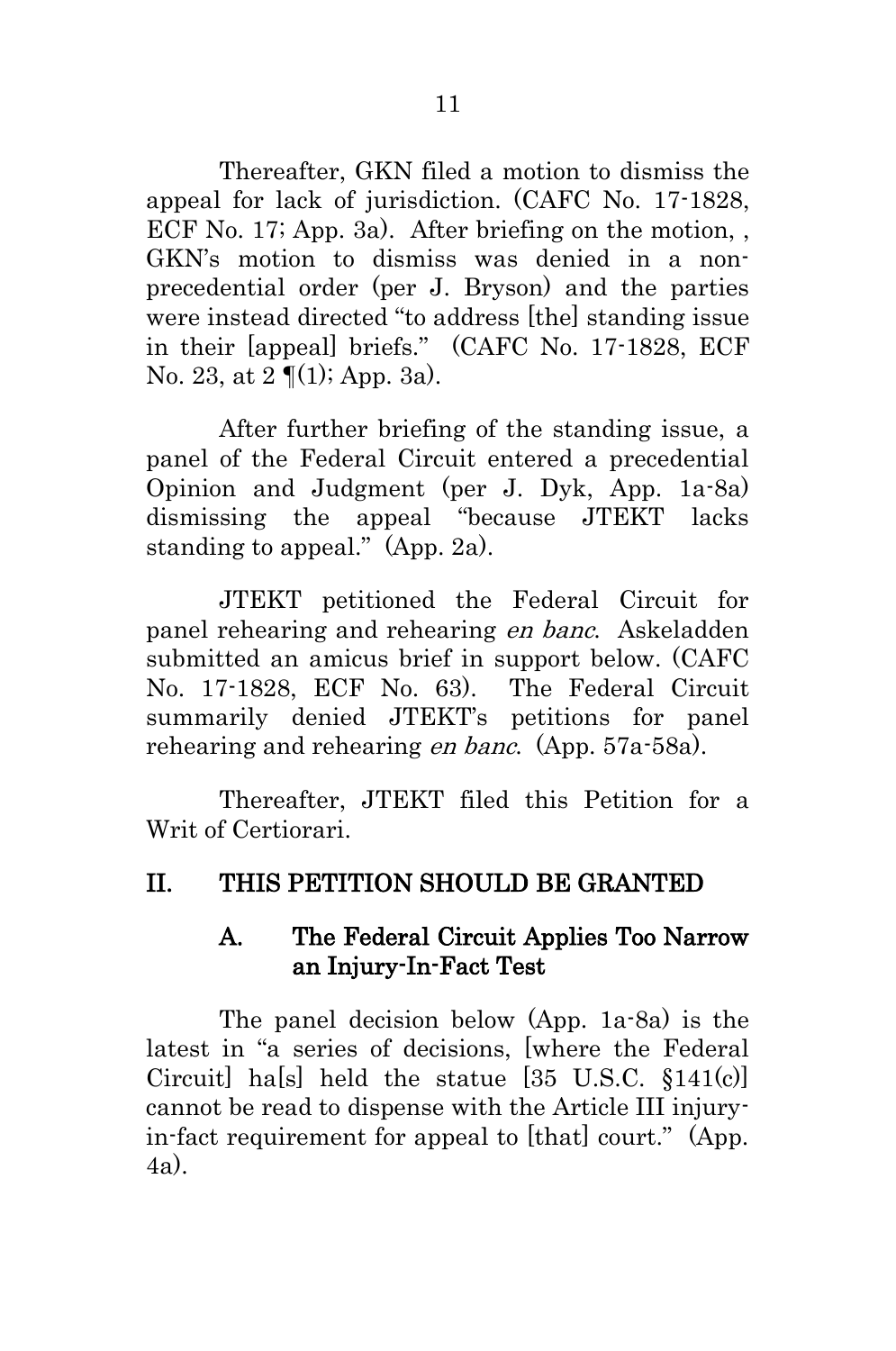As examples of these decisions, the panel cited Phigenix, 845 F.3d at 1175-76, requiring Petitioner/Appellant to be "at risk 'of infringing the [patent at issue] … or [other] action that would implicate the patent." The Panel also cited Consumer Watchdog, 753 F.3d at 1260, which involved an inter partes reexamination by a nonprofit organization which did not conduct research and was not a competitor of the patent owner. (App. 4a-5a).

The panel summarized this Federal Circuit jurisprudence as follows:

> Our cases establish that typically in order to demonstrate the requisite injury [to confer standing] in an IPR appeal, the appellant/petitioner must show that it is engaged or will likely engage "in an<sup>[]</sup> activity that would give rise to a possible infringement suit," Consumer Watchdog, 753 F.3d at 1262, or has contractual rights that are affected by a determination of patent validity, see generally MedImmune, 549 U.S at 137.

(App. 5a).

However, as this Court recognized in Oil States, Congress defined in the Patent Act the relevant "injury in fact" sufficient to enable a party to an IPR proceeding to appeal adverse Final Written Decision. Congress made no reference to patentrelated issues, and instead simply states that a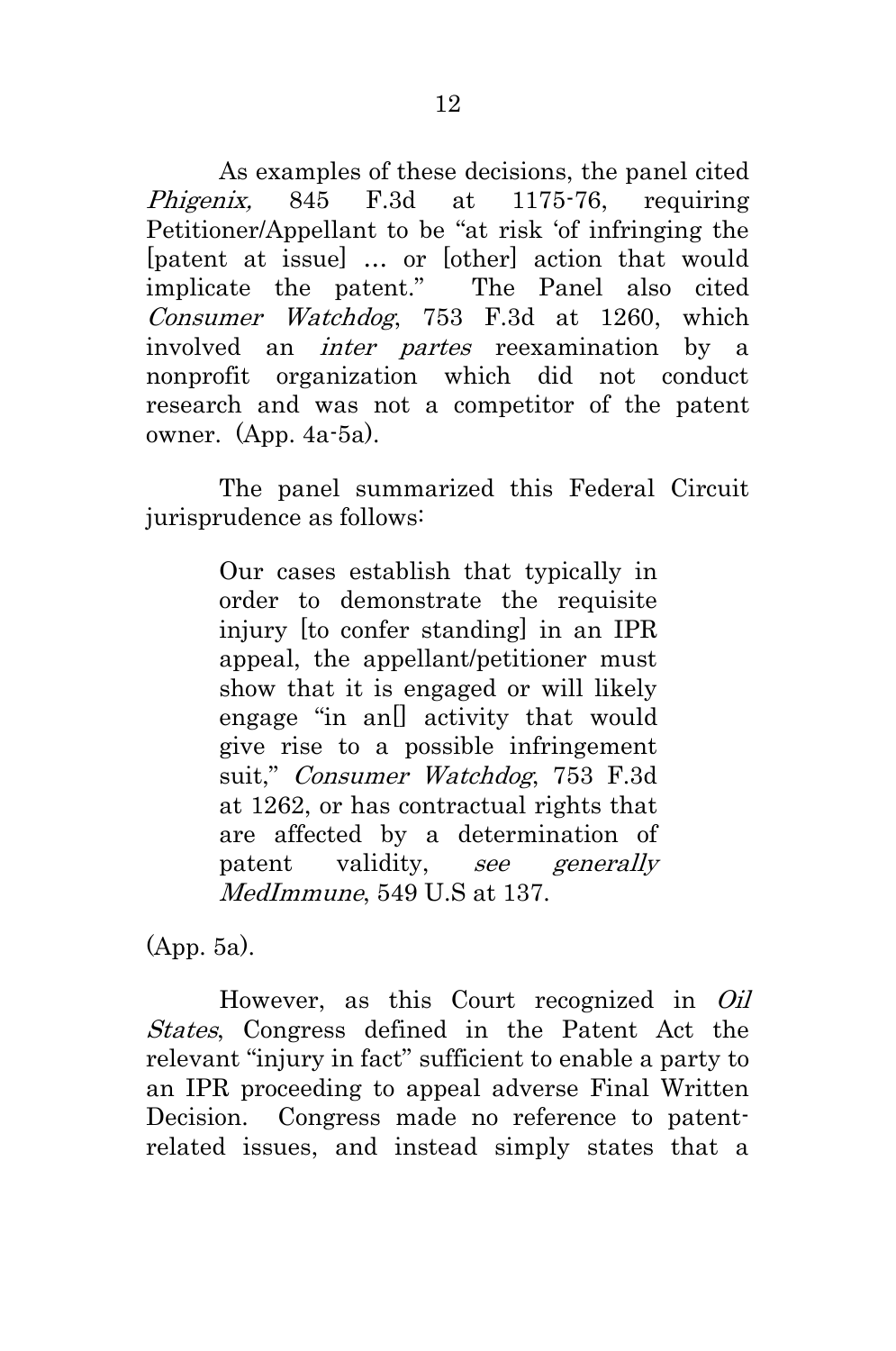"dissatisfied" party may appeal an adverse PTAB decision:

> A party dissatisfied with the Board's decision [here, JTEKT, as Petitioner] can seek judicial review in the Court of Appeals for the Federal Circuit. §319. Any party to the inter partes review can be a party in the Federal Circuit. Ibid.

Oil States, 138 S. Ct. at 1372.

Section 319 is unequivocal. Congress gave JTEKT, as a "dissatisfied" party, the right to appeal the PTAB's adverse final written decision with respect to its request to cancel claims 2-3.

<span id="page-21-1"></span><span id="page-21-0"></span>Oil States is not the first time that this Court has recognized that the intangible injury of being a "dissatisfied" party or a "disappointed" party to an adverse PTO decision is a sufficient basis for that party to appeal. See, e.g., Cuozzo, 136 S. Ct. at 2150 (Alito, J., concurring in part and dissenting in part) ("Any patent owner or challenger that is 'dissatisfied' with that decision may appeal to the Federal Circuit. §319."; inter partes review); Kappos v. Hyatt, 132 S. Ct. 1690, 1694 (2012) ("If the Board also denies the application, the Patent Act gives the disappointed applicant two options for judicial review of the Board's decision."); Dickinson v. Zurko, 527 U.S. 150, 163-165 (1999) (discussing alternative paths a "disappointed applicant" can take when PTO denies its application).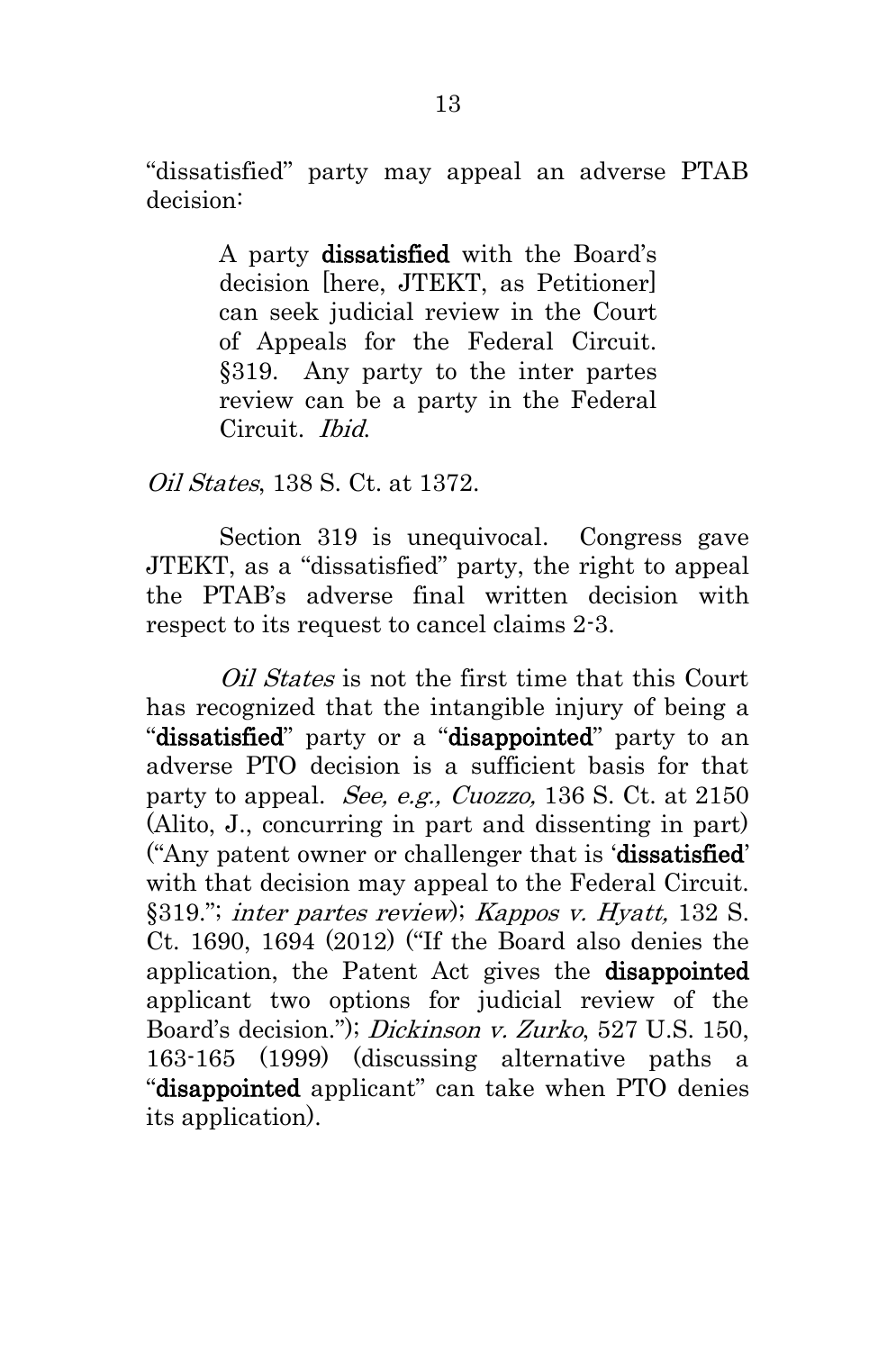Significantly, the Federal Circuit's failure to permit the judicial review authorized by Congress in 35 U.S.C. §319 stands in stark contrast to this Court's opinion in Oil States that is informed by, and relies in part upon, the Federal Circuit's judicial review of a final written decision when finding IPRs constitutional:

> <span id="page-22-0"></span>[B]ecause the Patent Act provides for judicial review by the Federal Circuit, see 35 U.S.C. §319, we need not consider whether inter partes review would be constitutional "without any sort of intervention by a court at any stage of the proceedings."

Oil States, 138 S. Ct. at 1379 (quoting Atlas Roofing Co. v. Occupational Safety and Health Review Comm'n, 430 U.S. 442, 455 n.13 (1977)).

The Federal Circuit failed to consider the Congressionally defined injury-in-fact in 35 U.S.C. §319, namely, a party being "dissatisfied" with the PTAB's final written decision. The Federal Circuit also failed to address whether this definition promulgated by Congress exceeds the constitutional limits of Article III standing. See Phigenix, 845 F.3d at 1175-76 (discussing only Section 141(c) and ignoring the language and analysis of Section 319 and the intangible injury of being "dissatisfied").

These omissions are significant. Spokeo explains that Congress can define an intangible injury that is sufficient to give Article III standing to a party in a proceeding to participate in a challenge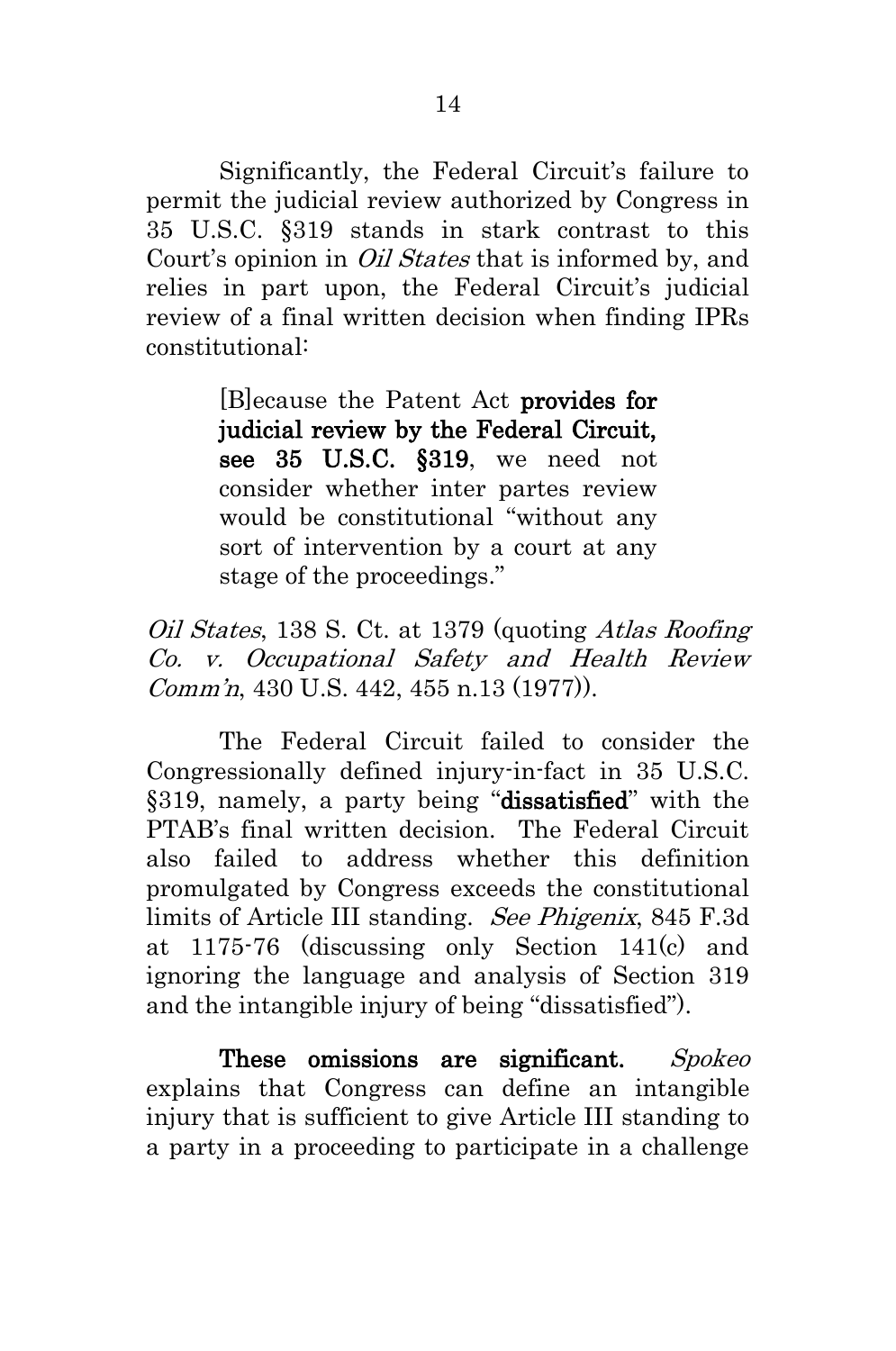to an adverse decision, even where standing would not exist but for Congress' definition:

> In addition, because Congress is well positioned to identify intangible harms that meet minimum Article III requirements, its judgment is also instructive and important. Thus, we said in *Lujan* that Congress may "elevat[e] to the status of legally cognizable injuries concrete, de facto injuries that were previously inadequate in law." 504 U.S. at 578, 112 S. Ct. 2130, 119 L. Ed. 2d 351. Similarly, Justice Kennedy's concurrence in that case explained that "Congress has the power to define injuries and articulate chains of causation that will give rise to a case or controversy where none existed before." *Id.*, at 580, 112 S. Ct. 2130, 119 L. Ed. 2d 351 (opinion concurring in part and concurring in judgment).

Spokeo, 136 S. Ct. at 1549.

Thus, the Federal Circuit's failure in its "line of cases" (App. 4a-5a) to consider the fact that Congress defined the dissatisfaction of a petitioner as an intangible injury that is a sufficient injury-in-fact to appeal is clear error and contrary to this Court's directives in *Spokeo*.

The Federal Circuit's analysis compounds this error by engrafting an extra-statutory requirement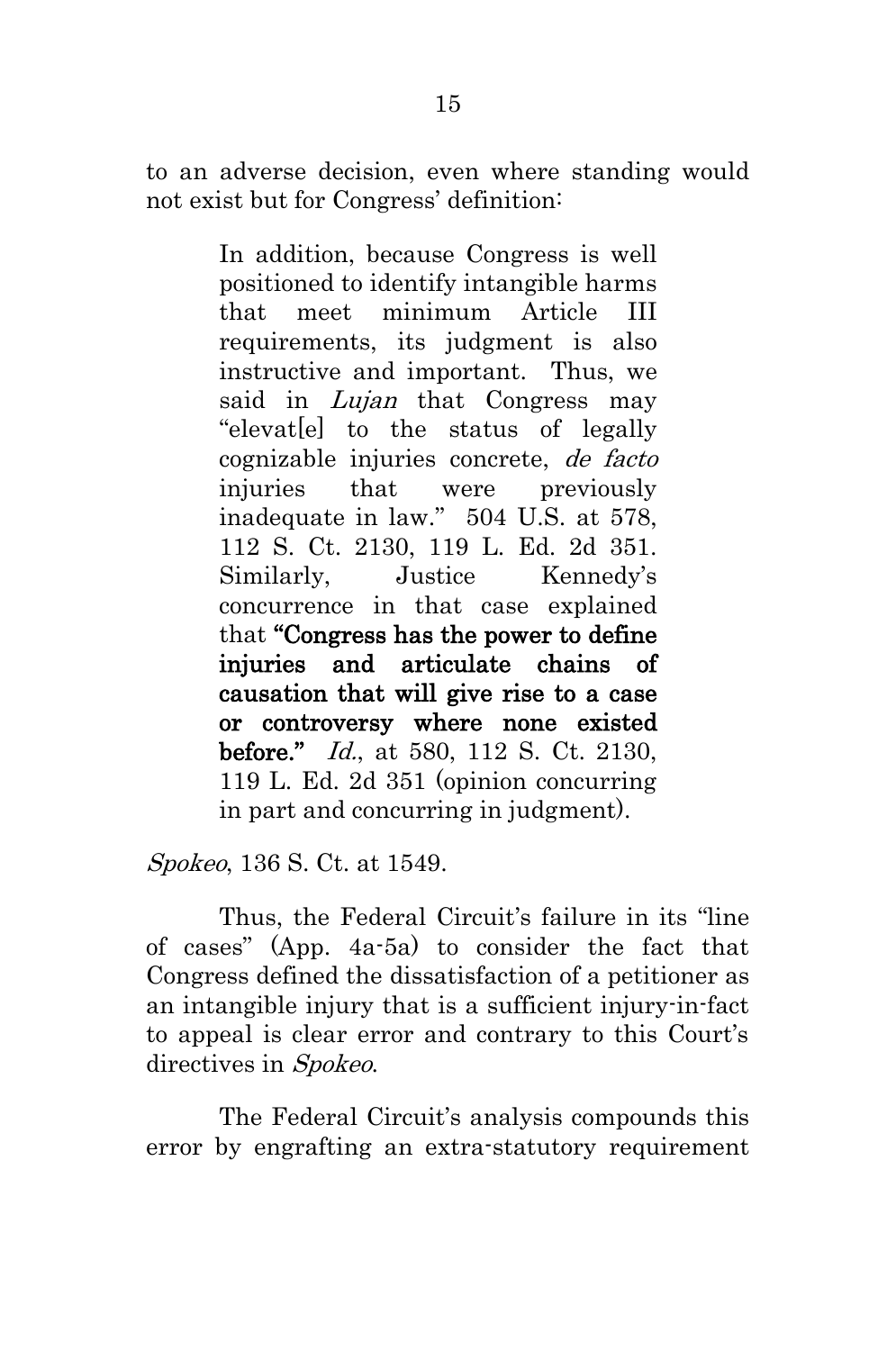<span id="page-24-2"></span>that an unsuccessful petitioner must be an accused infringer. (App. 5a). "[I]f Congress wanted to adopt [the Federal Circuit's] approach it knew exactly how to do so." SAS Inst., Inc. v. Iancu, 138 S. Ct. 1348, 1356 (2018). This is exactly what Congress did with covered business method patent review ("CBM") proceedings, requiring a petitioner to be an accused **infringer.** See AIA  $$18(a)(1)(B)$ . There is no such requirement under the AIA provisions governing IPRs, including 35 U.S.C. §319. The Federal Circuit's extra-statutory requirement is against the clear legislative intent and should not be endorsed.

#### <span id="page-24-4"></span><span id="page-24-0"></span>B. The Federal Circuit's Analysis Conflicts with This Court's Precedent and Other Circuits' Decisions

<span id="page-24-3"></span><span id="page-24-1"></span>The Federal Circuit's line of authority is in conflict with this Court's prior decisions (i) upholding Congress' authority to enact statutes creating legal rights, and (ii) confirming that the invasion of those statutory rights can confer Article III standing even though no injury would exist without the statute. See Warth v. Seldin, 422 U.S. 490, 514 (1975) ("Congress may create a statutory right or entitlement the alleged deprivation of which can confer standing to sue even where the plaintiff would have suffered no judicially cognizable injury in the absence of statute."); Linda R.S. v. Richard D., 410 U.S. 614, 617 n.3 (1973) ("Congress may enact statutes creating legal rights, the invasion of which creates standing, even though no injury would exist without the statute."); see also Lujan, 504 U.S. at 561-62 ("When the suit is one challenging the legality of government action or inaction, the nature and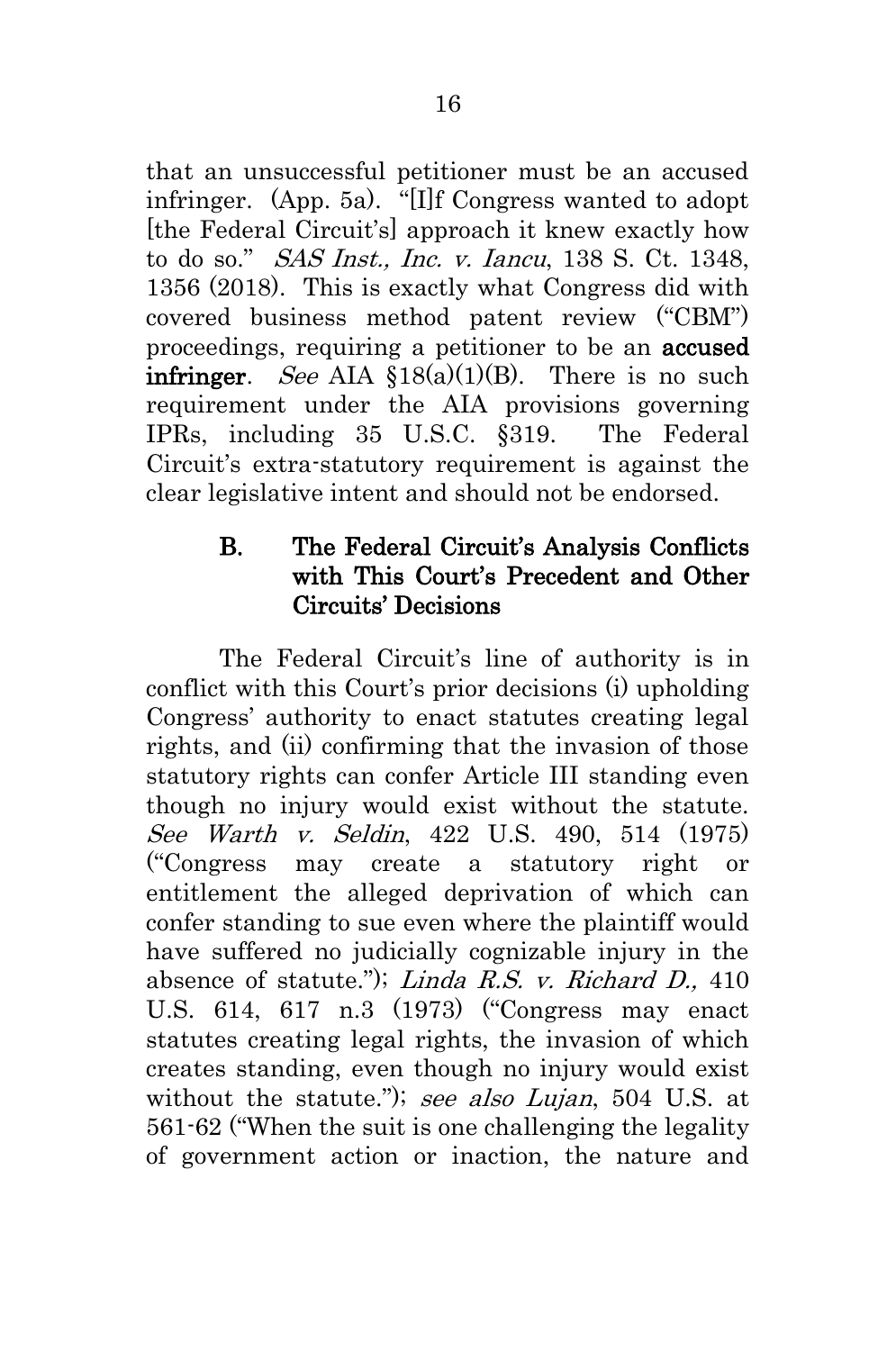extent of facts that must be averred (at the summary judgment stage) or proved (at the trial stage) in order to establish standing depends considerably upon whether the plaintiff is himself an object of the action (or forgone action) at issue. If he is, there is ordinarily little question that the action or inaction has caused him injury, and that a judgment preventing or requiring the action will redress it.").

In Lujan, this Court set out a three-part test to determine standing under Article III:

- 1. "[T]he plaintiff must have suffered an 'injury in fact'—an invasion of a legally protected interest which is (a) concrete and particularized, and (b) 'actual or imminent, not "conjectural" or "hypothetical"';
- 2. "[T]here must be a causal connection between the injury and the conduct complained of—the injury has to be 'fairly ... trace[able] to the challenged action of the defendant, and not ... the result [of] the independent action of some third party not before the court'"; and
- 3. "[I]t must be 'likely,' as opposed to merely 'speculative,' that the injury will be 'redressed by a favorable decision.'"

<span id="page-25-0"></span>Lujan, 504 U.S. at 560-61 (citations omitted); see also Spokeo, 136 S. Ct. at 1547; Gill v. Whitford, 138 S. Ct. 1916, 1929 (2018).

The test in *Lujan* and *Spokeo* is met by Sections 141(c) and 319, without the Federal Circuit's additional extra-statutory requirements: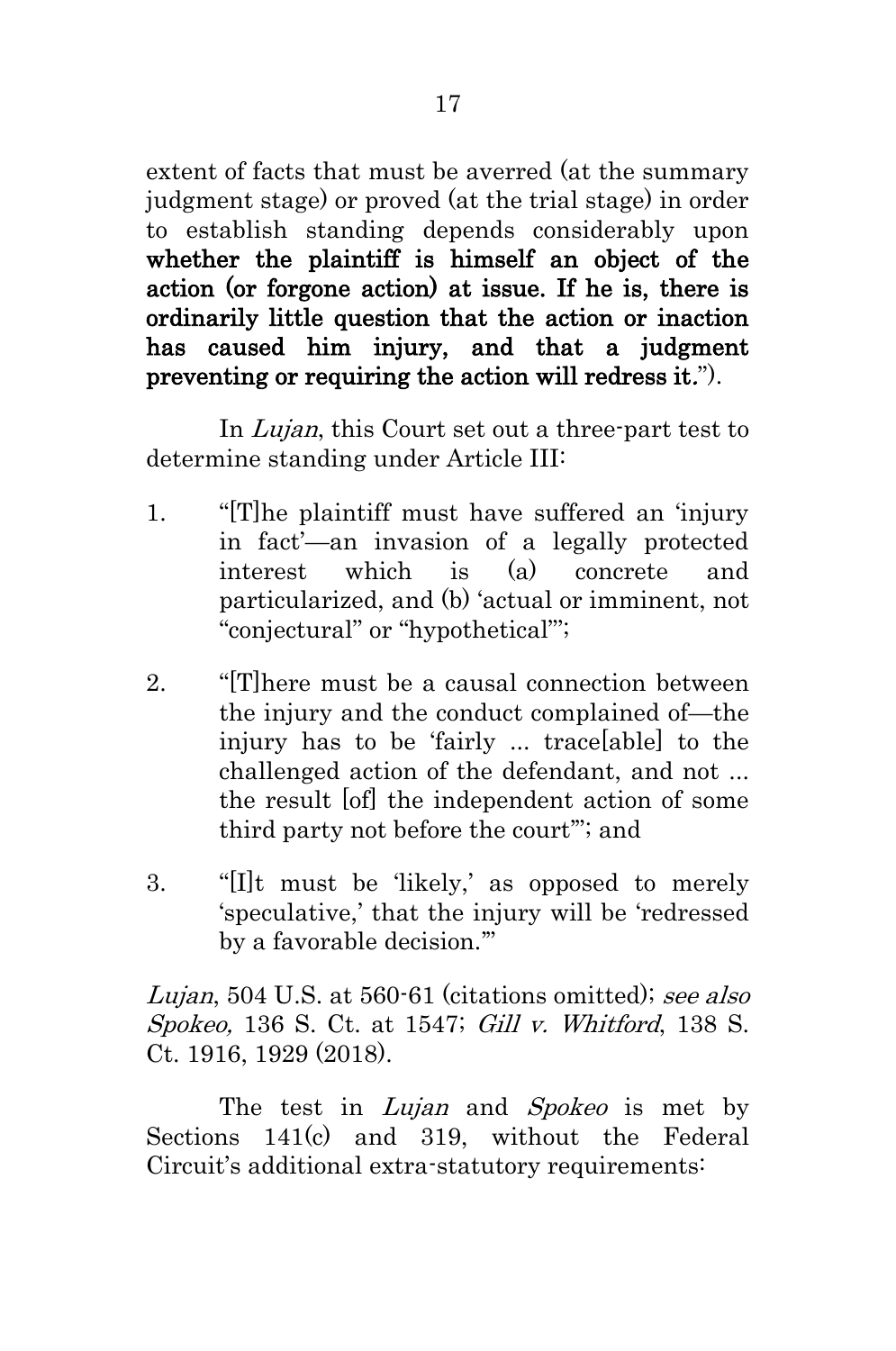1. A "party dissatisfied" with an adverse PTAB final written decision has suffered an "injury in fact" under the express language of the statute, namely, the petitioner is "dissatisfied." This injury is "concrete and particularized," and "actual," not "conjectural." Indeed, the dissatisfied petitioner has been denied its request to cancel claims of a patent.

2. There is a direct causal connection between the petitioner's dissatisfaction  $(i.e.,$  injury) and the PTAB's decision to uphold the validity of the claims challenged by the petitioner  $(i.e.,$  the conduct complained of).

3. There is no question that the petitioner's injury would be redressed if the Federal Circuit heard the appeal and reversed the PTAB's decision, finding the challenged claims unpatentable.

A significant point overlooked by the Federal Circuit is that when Congress creates a statutory right or entitlement, and a party seeking judicial relief is allegedly deprived of such right or entitlement, there is "ordinarily little question" of meeting the standing requirement.<sup>7</sup> Indeed, when

1

<sup>7</sup> "The decisions of the Federal Circuit conflict with Supreme Court decisions upholding Congress' authority to enact statutes creating legal rights, and confirm that the invasion of these statutory rights can confer Article III standing even though no injury would exist without the statute." Charles R. Macedo et al., Article III Standing in Appeals from Inter Partes Review Proceedings to the US Court of Appeals for the Federal Circuit, 13 J. INTELL. PROP. L. & PRAC. 940, 942 (2018) (citing Warth, 422 U.S. at 514; Linda R.S., 410 U.S. at 617 n.3; Lujan, 504 U.S. at 561-62).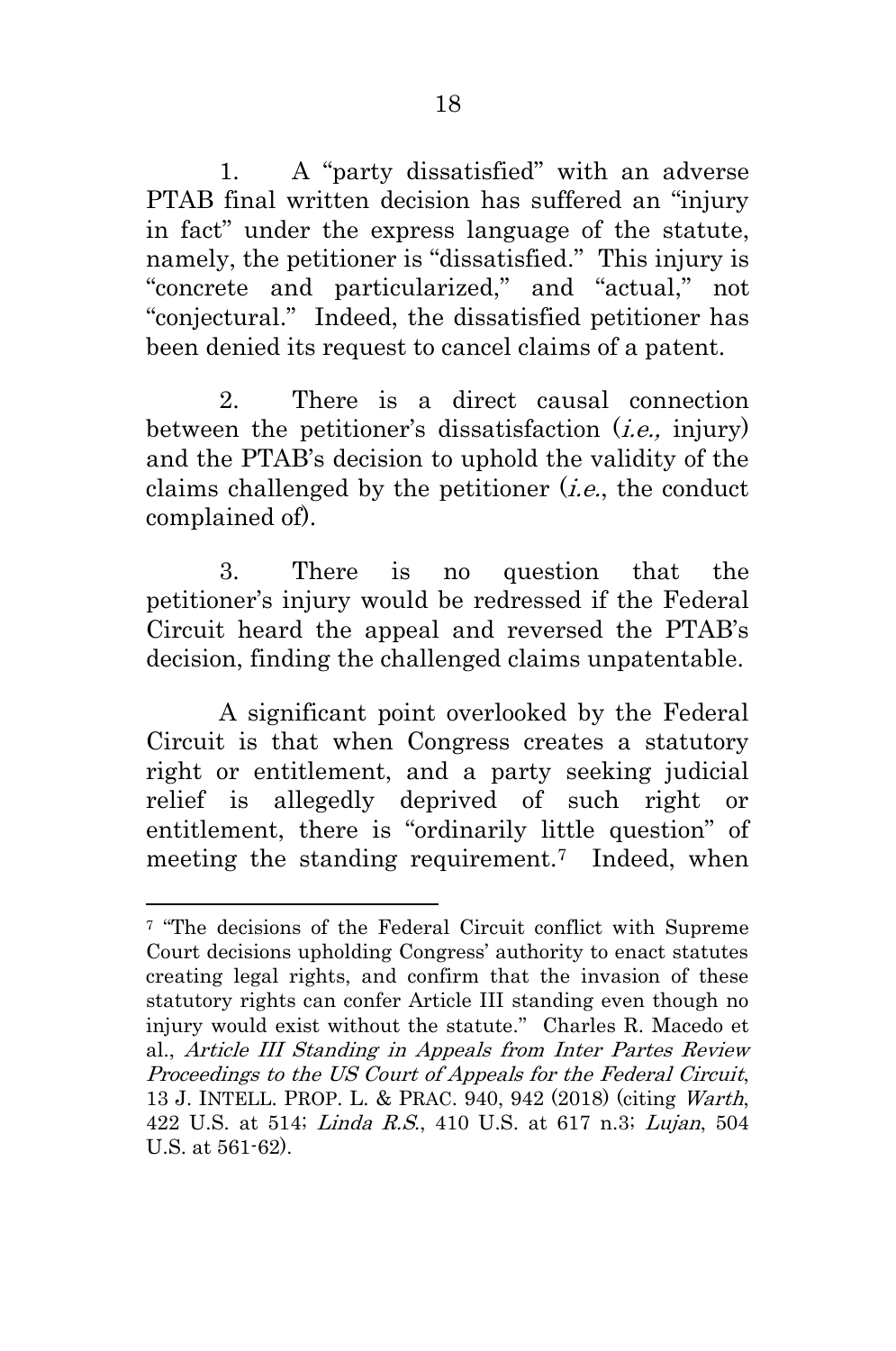<span id="page-27-3"></span><span id="page-27-1"></span>someone petitions the Government for some action<sup>8</sup> pursuant to its statutory right and is allegedly wrongfully denied relief, it is an easy case to find standing for the aggrieved petitioner. See Warth, 422 U.S. at 513-14; Linda R.S., 410 U.S. 614; Lujan, 504 U.S. at 617 n.3; Spokeo, 136 S. Ct. at 1549; Pub. Citizen v. United States Dep't of Justice, 491 U.S. 440, 448-51 (1989); see also Zivotofsky v. Sec'y of State, 444 F.3d 614, 617-18 (D.C. Cir. 2006).

<span id="page-27-4"></span>The Federal Circuit's analysis misses the point by failing to recognize and address that under Lujan, the PTAB's denial of JTEKT's petition makes JTEKT, as the unsuccessful petitioner, the object of the government action or inaction.

<span id="page-27-5"></span><span id="page-27-2"></span>This Court has recognized such rights under the Federal Advisory Committee Act ("FACA"), 5 U.S.C. App.  $$1 \text{ et seq.}$  (1982 ed. and Supp. V). See Pub. Citizen, 491 U.S. at 449 ("As when an agency denies requests for information under the Freedom of Information Act, refusal to permit appellants to scrutinize the ABA Committee's activities to the extent FACA allows constitutes a sufficiently distinct injury to provide standing to sue."). This Court recognized the same right under the Freedom of Information Act ("FOIA"), 5 U.S.C. §552. See, e.g.,

<span id="page-27-6"></span>1

<span id="page-27-0"></span><sup>8</sup> "For standing purposes, a loss of even a small amount of money is ordinarily an 'injury." Czyzewski v. Jevic Holding Corp., 137 S. Ct. 973, 983 (2017); see also, e.g., McGowan v. Maryland, 366 U.S. 420, 430-431 (1961) (\$5 fine plus costs enough to establish standing to assert an Establishment Clause challenge). Here, JTEKT was required to pay the USPTO a fee of over \$20,000 with its petition, and the relief it sought (cancellation of claims) was improperly denied.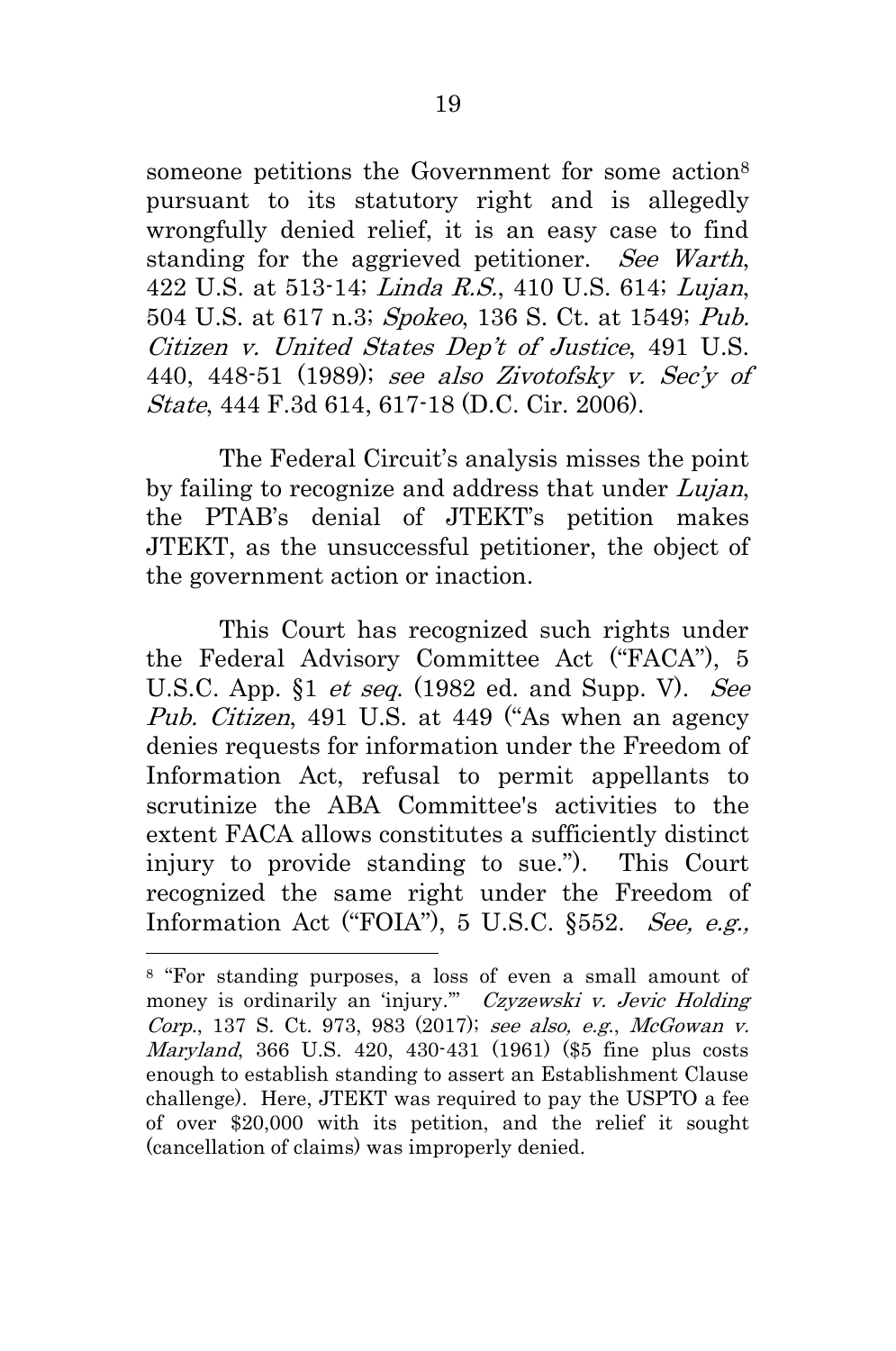<span id="page-28-4"></span><span id="page-28-3"></span><span id="page-28-2"></span><span id="page-28-1"></span><span id="page-28-0"></span>United States Dep't of Justice v. Reporters Comm. for Freedom of Press, 489 U.S. 749, 754-55 (1989); Dep't of Justice v. Julian, 486 U.S. 1, 8 (1988); United States v. Weber Aircraft Corp., 465 U.S. 792, 793-95 (1984); FBI v. Abramson, 456 U.S. 615, 621- 31 (1982); Dep't of the Air Force v. Rose, 425 U.S. 352, 360-62 (1976); see also Pub. Citizen, 491 U.S. at 449 ("Our decisions interpreting the Freedom of Information Act have never suggested that those requesting information under it need show more than that they sought and were denied specific agency records.").

Indeed, contrary to the reasoning offered by the Federal Circuit in its earlier decisions in, e.g., Phigenix, 845 F.3d at 1175-76, and Consumer Watchdog, 753 F.3d at 1261-62, the allegedly improper denial of a petitioner's statutorily approved petition to cancel one or more claims of an issued patent is no different in kind than the allegedly improper denial of a petitioner's request for information under the FOIA or FACA. Thus, we respectfully submit that the Federal Circuit's holding in JTEKT is in conflict with this Court's precedent.

<span id="page-28-5"></span>The D.C. Circuit has likewise determined that when Congress creates a statutory right, the deprivation of that right is enough to satisfy Article III standing. See Zivotofsky, 444 F.3d at 617-19 (holding that Appellant had Article III standing because the individual statutory right to have "Israel" listed as his place of birth on his passport, conferred to him by Congress, was violated). Thus, the Federal Circuit's decision in JTEKT is not only contrary to Supreme Court precedent, but also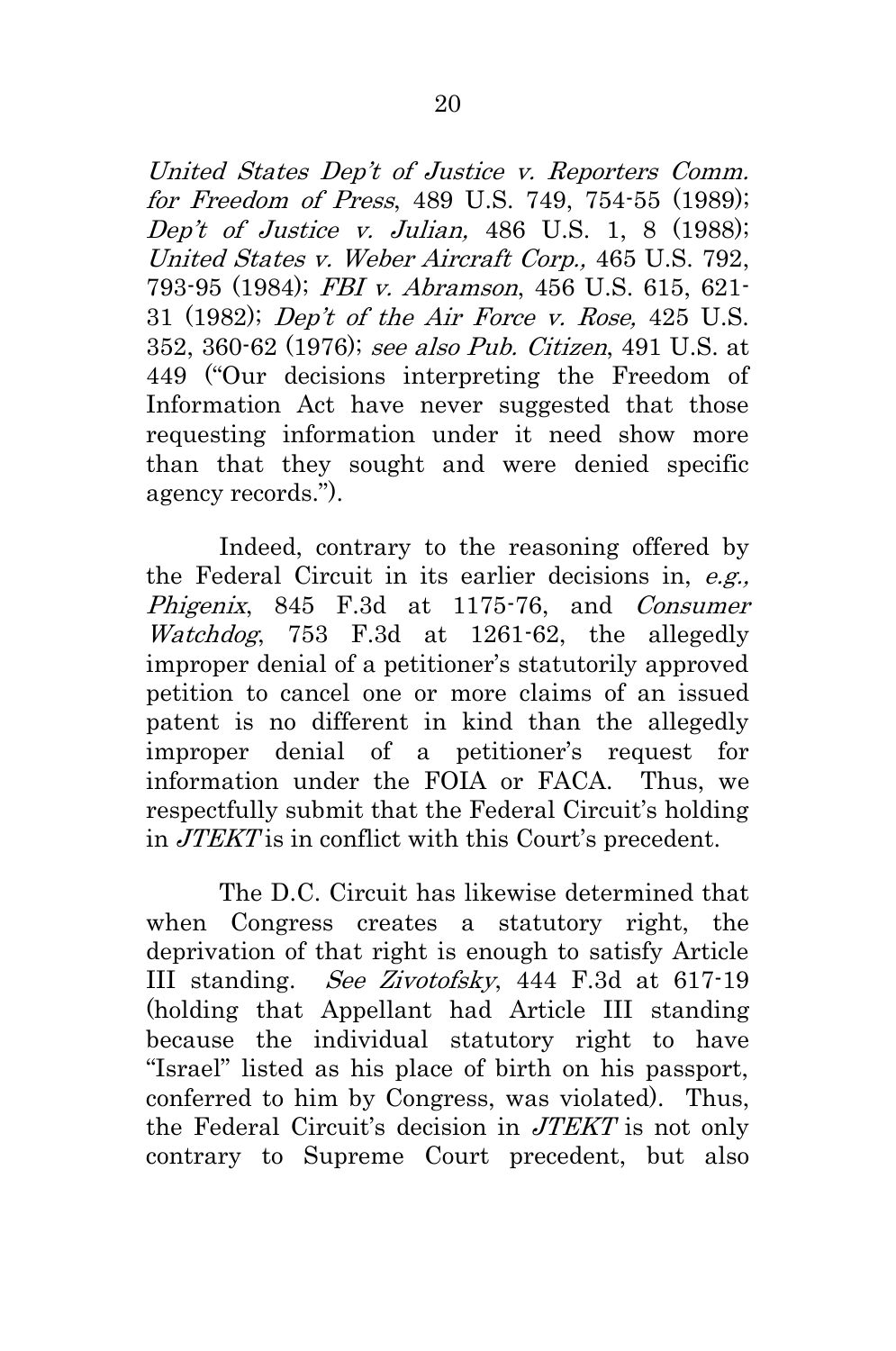creates a circuit split over the meaning of such precedent.

At a minimum, this Court should grant JTEKT's Petition for a Writ of Certiorari to address this conflict.

#### <span id="page-29-0"></span>C. The Federal Circuit's Decision Is Contrary to the Legislative Intent of Sections 141(c) and 319

When Congress initially established the  $ex$ parte reexamination process in 1980, "a challenger that lost at the USPTO under reexamination had no right to appeal an examiner's, or the Patent Board's, decision either administratively or in court. Restrictions such as these made reexamination a much less favored avenue to challenge questionable patents than litigation." S. Rep. No. 110-259, at 18- 19; see also H.R. Rep. No. 112-98, at 45.

<span id="page-29-1"></span>Congress sought to improve the reexamination system in 1999 by creating a second procedure called inter partes reexamination. See S. Rep. No. 110-259, at 19. However, Congress did not initially provide any right to appeal the decision of the Patent Board to the Federal Circuit. See Patent and Trademark Office Authorization Act of 2002, Pub. L. No. 107- 273, § 13106(a), 116 Stat. 1758, 1900-01 (2002); Megan M. La Belle, Patent Law as Public Law, 20 GEO. MASON L. REV. 41, 57 n.127 (2012) ("Although Congress did not provide the right to appeal to the Federal Circuit in the initial legislation, it amended the AIPA in 2002 to provide this and other rights in hopes of promoting greater use of the inter partes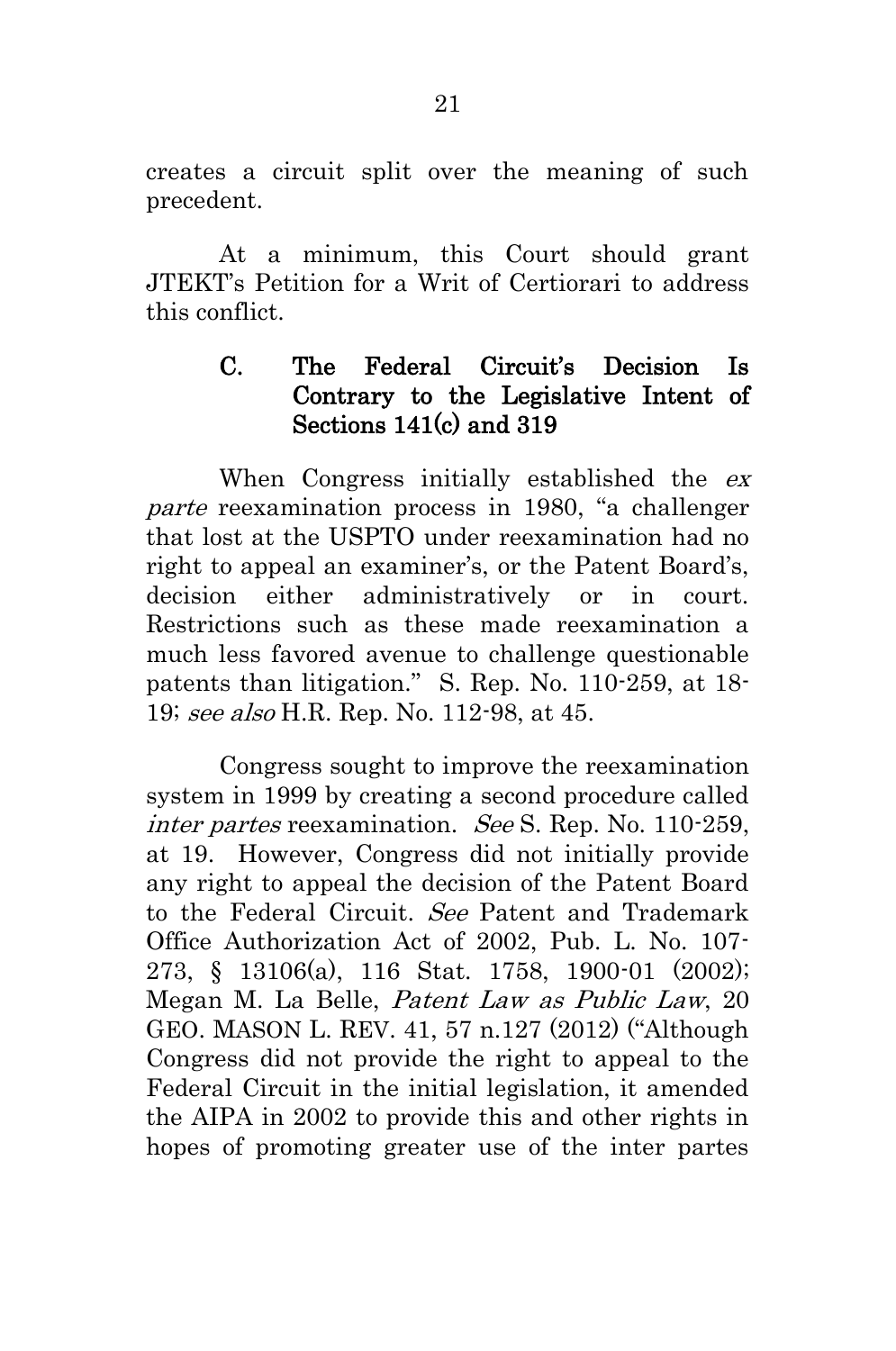reexamination proceeding."); Nat'l Research Council, A Patent System for the 21st Century 96 (Merrill et al. eds. 2004) ("NAS Report") (referring to the bar on appealing issues as a "disincentive" and "serious drawback" and noting that "[c]hallengers are loathe to forfeit an opportunity to litigate all of the potential validity issues if accused of infringement"). Indeed, "[b]ecause of the limitations on appeals, inter partes reexaminations [had] been rare; there were fewer than 25 requests in 2003." NAS Report at 96.

Thereafter, "[t]he America Invents Act replaced inter partes reexamination with inter partes review, the procedure at issue here." Oil States, 138 S. Ct. at 1371. In doing so, Congress recognized that the earlier inter partes reexamination system (from 1999-2002) had failed in part because it was ineffective and deterred use of the program. See S. Rep. No. 110-259, at 19-20. Recognizing that the restrictions on a challenger's right to appeal had undermined earlier attempts to establish costeffective alternatives to litigation, Congress adopted the IPR process to address the well-known shortcomings of pre-AIA proceedings and ensure robust utilization of the program. See, e.g., S. Rep. No. 110-259, at 20 n.93 ("The post grant review system created by this Section adopts several of the recommendations, in whole or in part, made by the NAS Report.").

Thus, Congress replaced the inter partes reexamination process with a review process designed to incentivize widespread pursuit of invalidity challenges. In particular, Congress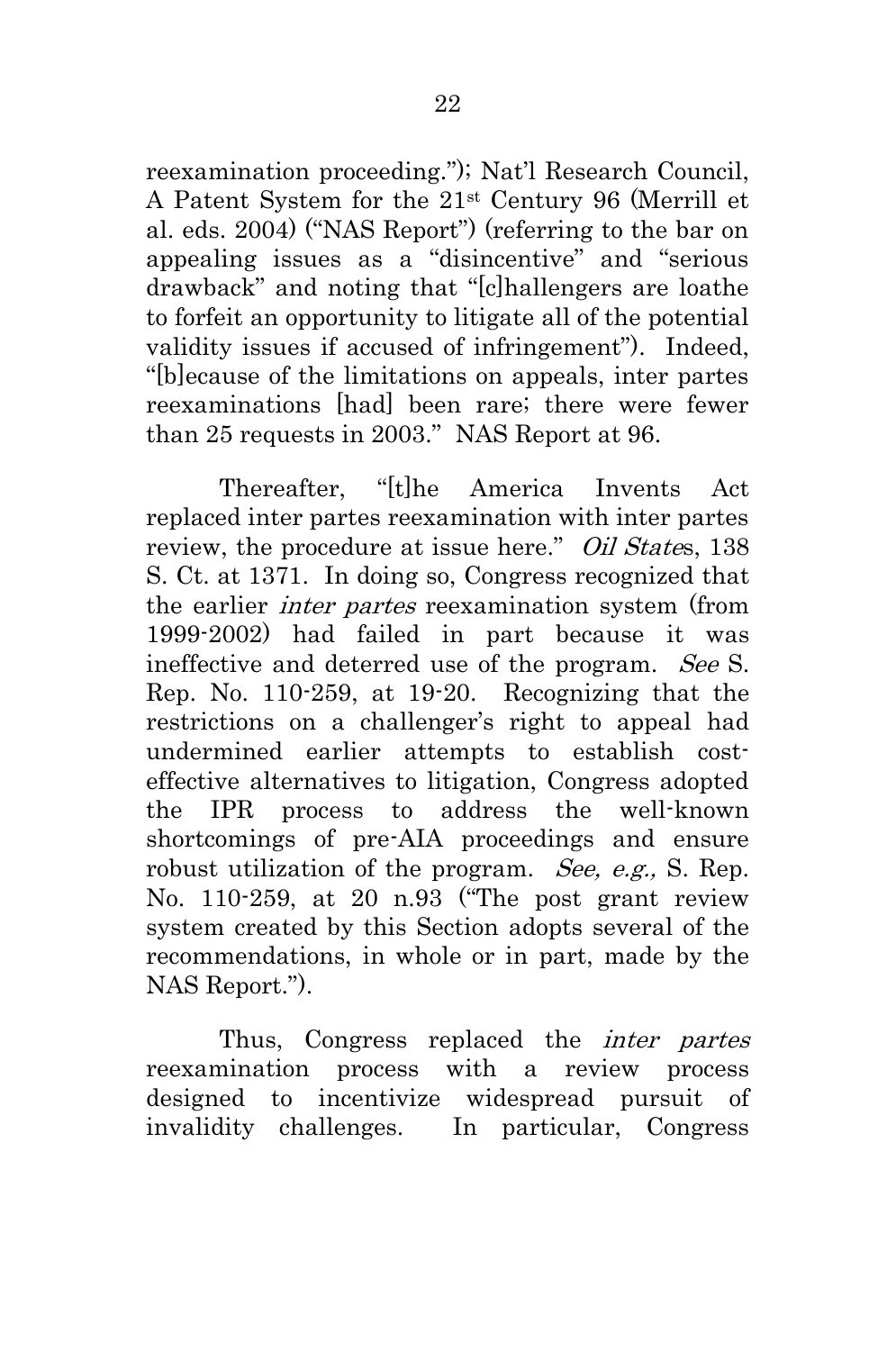granted any "person who is not the owner of a patent":

- <span id="page-31-3"></span>• the right to petition for institution of an IPR of a patent, 35 U.S.C. §311(a);
- <span id="page-31-4"></span>• the right to participate in that review if granted, 35 U.S.C. §316; and
- critically, the right to then appeal the PTAB's final written decision to the Federal Circuit, 35 U.S.C. §319.

The language of the AIA further emphasizes the breadth of the appeal right, in providing that a "party dissatisfied with the final written decision … may appeal the decision" and "[a]ny party to the … the [IPR] shall have the right to be a party to the appeal."  $Id$ ; see also 35 U.S.C. §141(c).

<span id="page-31-1"></span>In doing so, Congress adopted "dissatisfaction" as a sufficient injury in fact for the object of the adverse ruling (i.e., a party to the proceeding) to have standing to appeal.

<span id="page-31-2"></span><span id="page-31-0"></span>As its legislative backdrop, pre-AIA 35 U.S.C. §141 (1982), allowed a "dissatisfied" applicant to have standing to appeal. Similarly, 35 U.S.C. §145, allowed a "disappointed" patent applicant who was denied his petition for a patent to bring a district court action against the PTO. In Kappos and Zurko, the Court expressed no Article III standing concerns when considering Section 145 actions.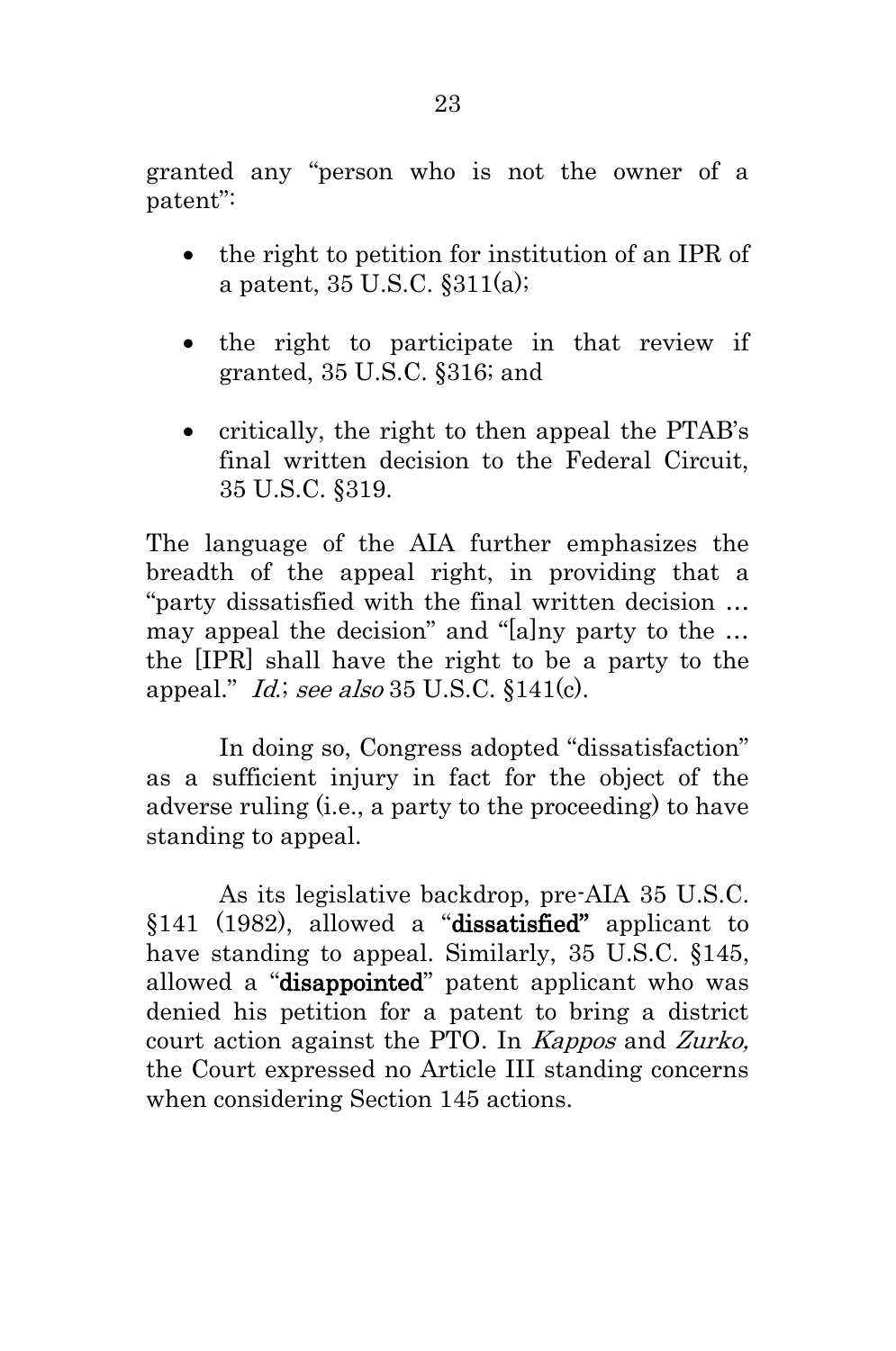In short, Congress made the availability of appellate review a centerpiece and critical component of the IPR process, and the AIA "rests on the foundation that PTAB proceedings will substitute for district court proceedings, and that the Federal Circuit will provide full appellate review." Merck  $\&$ Cie v. Gnosis S.P.A., 820 F.3d 432, 437 (Fed. Cir. 2016) (en banc) (Newman, J., dissenting).

#### <span id="page-32-2"></span><span id="page-32-1"></span><span id="page-32-0"></span>D. In Any Event, the Statutory Estoppel Arising from the Underlying Proceeding Separately Meets Article III's "Injury-In-Fact" Requirements

The statutory estoppel created under 35 U.S.C. §315(e) by the PTAB's finding that claims 2-3 are not unpatentable is a separate specific and undeniably tangible injury-in-fact. (Cf. App. 8a). The Federal Circuit has improperly ignored this fact.

Here, JTEKT has "suffered 'an invasion of a legally protected interest,'" namely, it is estopped from challenging the validity of claims 2-3 of the '440 Patent with published prior art in future proceedings. This is the epitome of an injury-in-fact. It is "'concrete and particularized' and 'actual or imminent, not conjectural or hypothetical." Spokeo, 136 S. Ct. at 1548 (quoting Lujan, 504 U.S. at 560). But see Consumer Watchdog, 753 F.3d at 1261–63; App. 5a.

As a result, the patent owner can now unfairly sue the petitioner for patent infringement without facing invalidity arguments based on grounds raised in the IPR proceeding, even if the PTAB's decision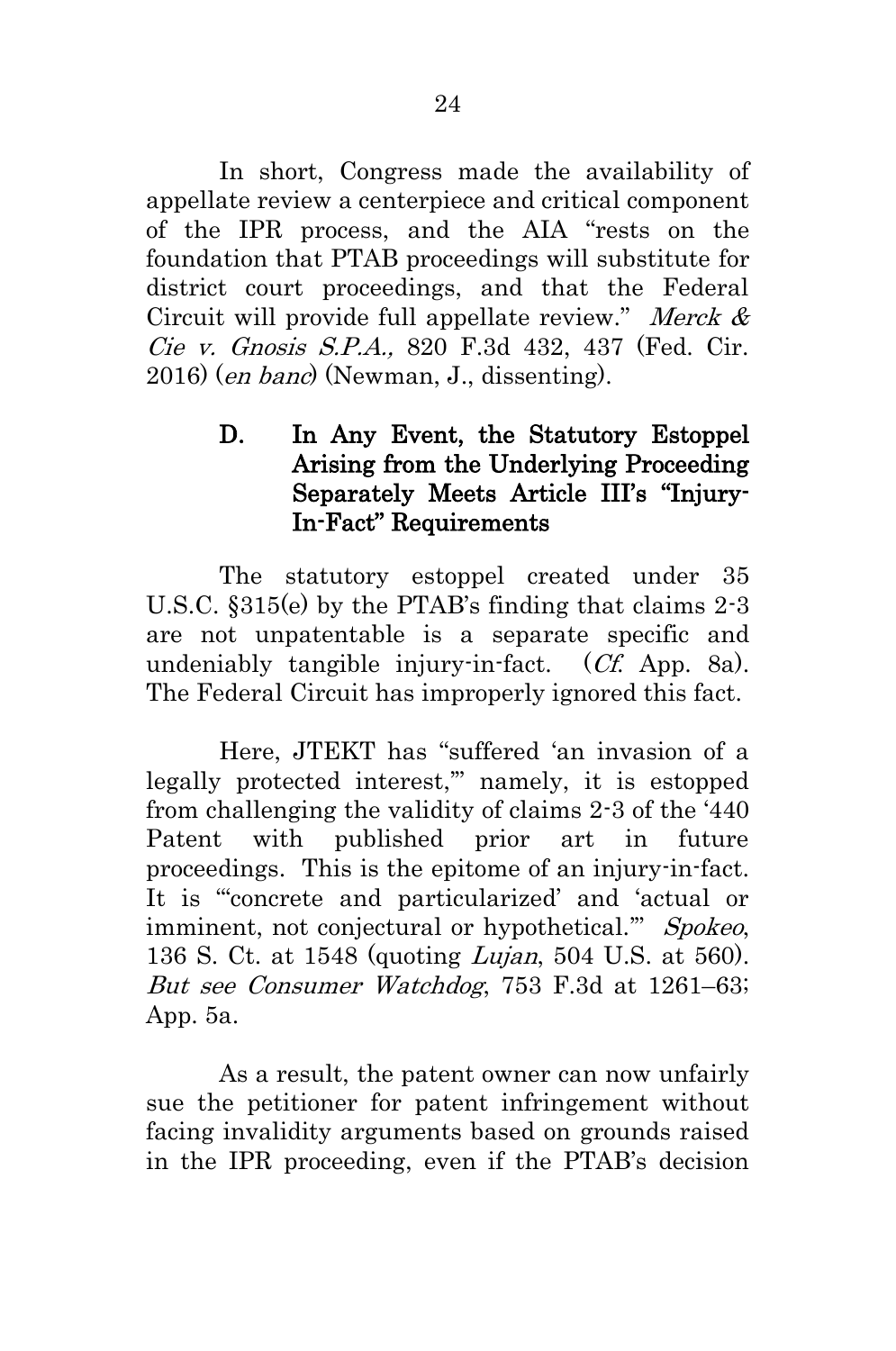would have been overturned had petitioner been permitted to appeal.

<span id="page-33-3"></span><span id="page-33-2"></span>The estoppel created provides a sufficient personal stake to satisfy Article III's injury-in-fact concerns. Cf. Clinton v. City of New York, 524 U.S. 417, 430-431 (1998) ("Even if the outcome of the second trial is speculative, the reversal, like the President's cancellation, causes a significant immediate injury by depriving the defendant of the benefit of a favorable final judgment"); Deposit Guar., 445 U.S. at 337 ("This concern [over future stare decisis or collateral-estoppel application on ruling on patent validity] supplied the personal stake in the appeal required by Art. III. It was satisfied fully when the petitioners secured an appellate decision eliminating the erroneous ruling from the decree."); Nat'l Presto Indus. v. Dazey Corp., 107 F.3d 1576, 1579 (Fed. Cir. 1997) ("A party shows standing to appeal by demonstrating ... that it suffered some actual or threatened injury as a result of the appealed action. The threat of an unfavorable determination in future litigation due to the res judicata effect of an adverse judicial determination may be such an injury." (citations omitted)).

## <span id="page-33-0"></span>III. THIS PETITION, ALONG WITH THE RPX CERT., IS AN APPROPRIATE VEHICLE

### <span id="page-33-1"></span>A. This Issue is Important and Impacts Many Petitioners

This issue is important and impacts many IPR petitioners. In addition to JTEKT and RPX, other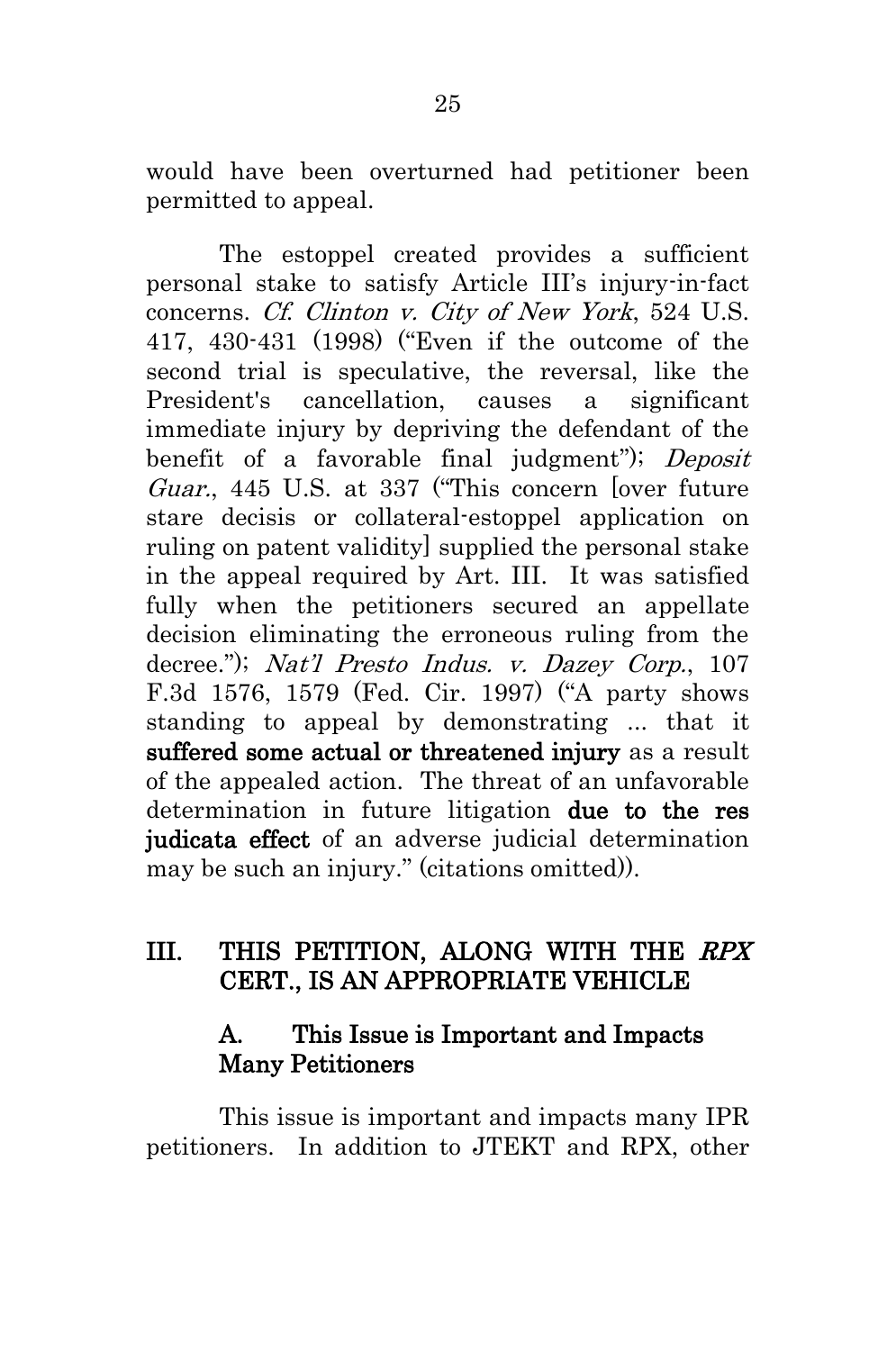IPR petitioners are impacted, including associations like the Texas Association of Realtors, <sup>9</sup> public interest groups,<sup>10</sup> governmental bodies like the U.S. Departments of Justice and Homeland Security, <sup>11</sup> as well as operating companies seeking freedom to operate, as in the present case.

Moreover, should the Federal Circuit's jurisprudence remain unchallenged, its impact may be felt not just in the patent system, but also in other settings where Congress has conferred standing on analogous petitioners to the government for certain relief (for example, petitioners seeking to maintain the integrity of the FOIA or FACA).

#### <span id="page-34-0"></span>B. This Issue Is Now Ripe for This Court to Review Because the Federal Circuit Consistently Follows Its Previous Cases

There is no reason to wait for further discourse at the Federal Circuit. As the RPX Cert. and this case demonstrate, the Federal Circuit continues to follow *Consumer Watchdog* and *Phigenix* without deviation.

1

<sup>11</sup> See, e.g., Dep't of Justice and Dep't of Homeland Sec. v. EnvisionIT, LLC, Cases IPR2017-00160, IPR2017-00180, IPR2017-00183, IPR2017-00185, IPR2017-00186.

<sup>9</sup> See, e.g., Tex. Ass'n of Realtors v. Uber Techs., Inc., Case IPR2016-00615.

<sup>10</sup> See, e.g., Elec. Frontier Found. v. Personal Audio, LLC, Case IPR2014-00070.